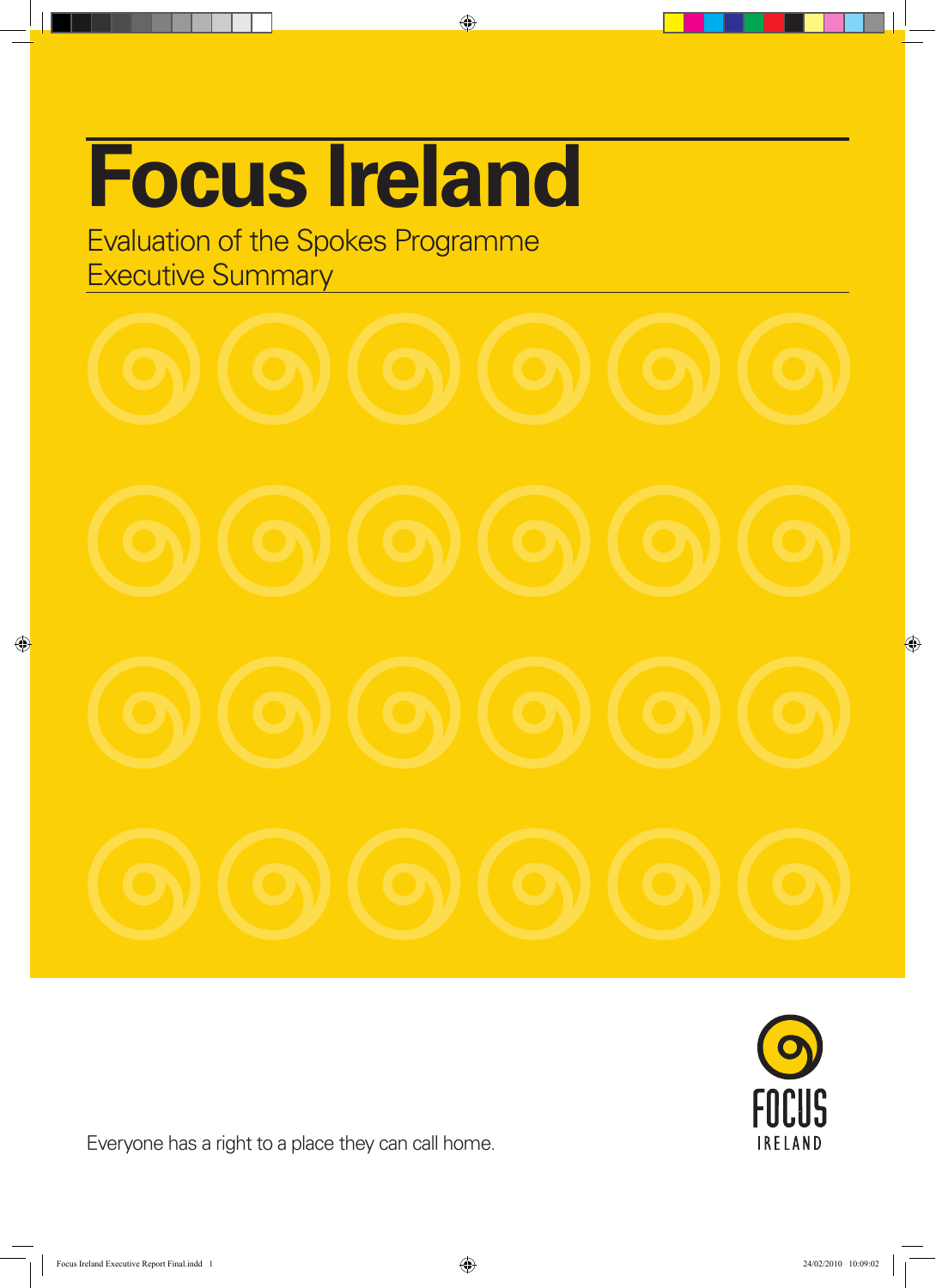

 $\equiv$  ( ) and a sequence of  $\equiv$ 

 $\bigoplus$ 

u L

 $\bigoplus$ 

<u>ng ng mga s</u>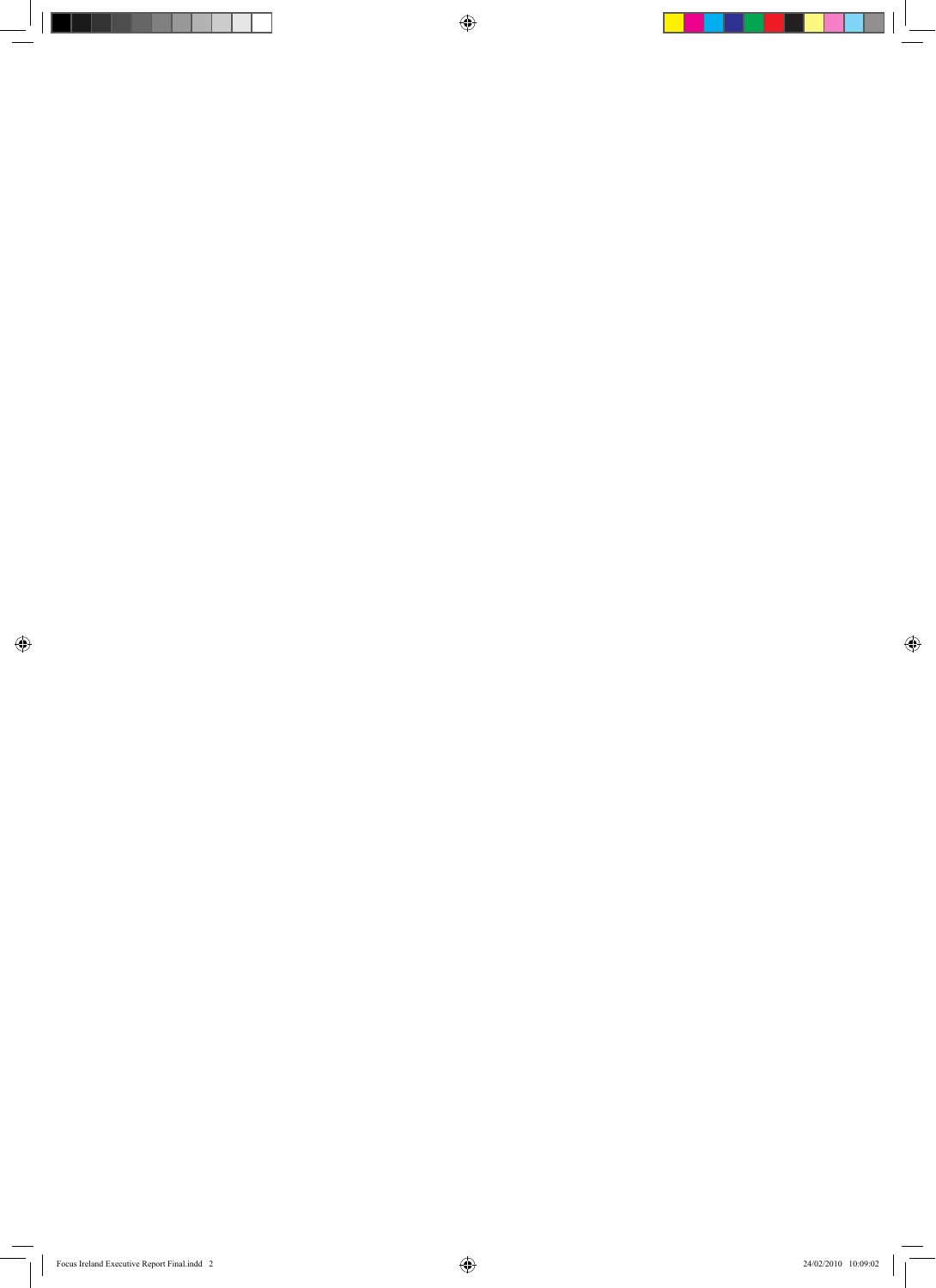$\bigoplus$ 

© 2010 Focus Ireland

 $\bigoplus$ 

All rights reserved. No part of this publication may be reproduced or transmitted in any form or by any means without the written permission of the publisher.

ISBN 978-1-900542-03-6

Author: TSA Consultancy

Design: Colm Keller

Focus Ireland, 9-12 High Street, Dublin 8 Tel: 01 881 5900 Fax: 01 881 5950 Email: info@focusireland.ie Web: www.focusireland.ie

A copy of the full 'Evaluation of the Spokes Programme' report is available in electronic format by contacting Focus Ireland.

**3.**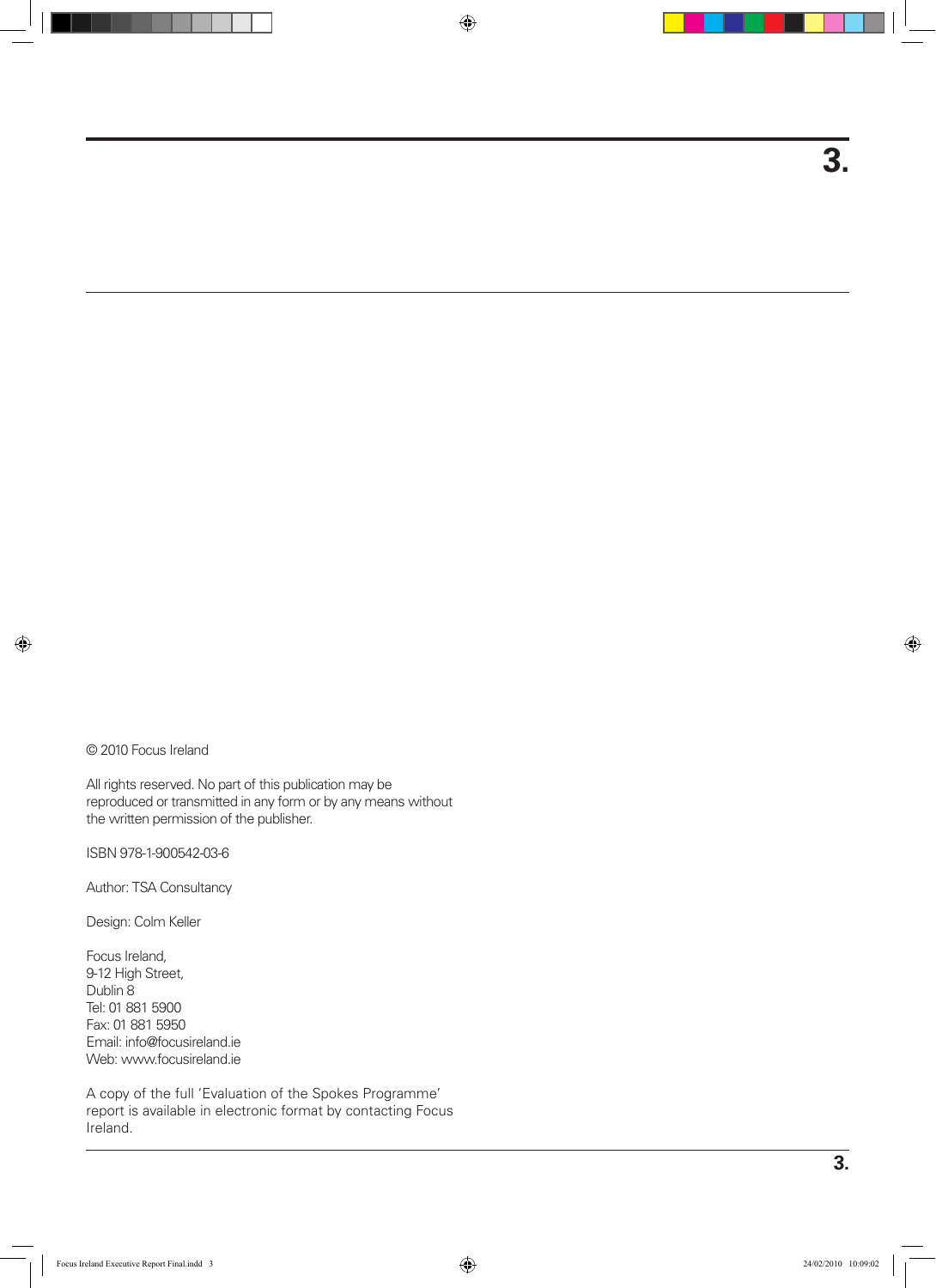## **Acknowledgements**

The researchers would like to acknowledge the following:

\_Firstly, and most importantly, we would like to thank the eleven customers in Spokes who participated in this evaluation. They freely gave of their time and shared their experiences with us. Their commitment to the evaluation and their openness during the interviews proved critical to its completion.

 $\bigoplus$ 

- \_We would also like to thank the staff at Spokes and Focus Ireland who worked with us on the research. We were facilitated and supported at all times by the staff in Spokes.
- \_All of those interviewed who work in homeless, education and training services, both statutory and voluntary organisations, who gave their time to be interviewed and who were so frank and constructive in their comments.
- Finally, we would like to acknowledge the support of Sinead McGinley, Research Officer, Focus Ireland, for her support and advice throughout the evaluation.

#### **Tanya Lalor and Gerard Doyle, TSA Consultancy**



◈

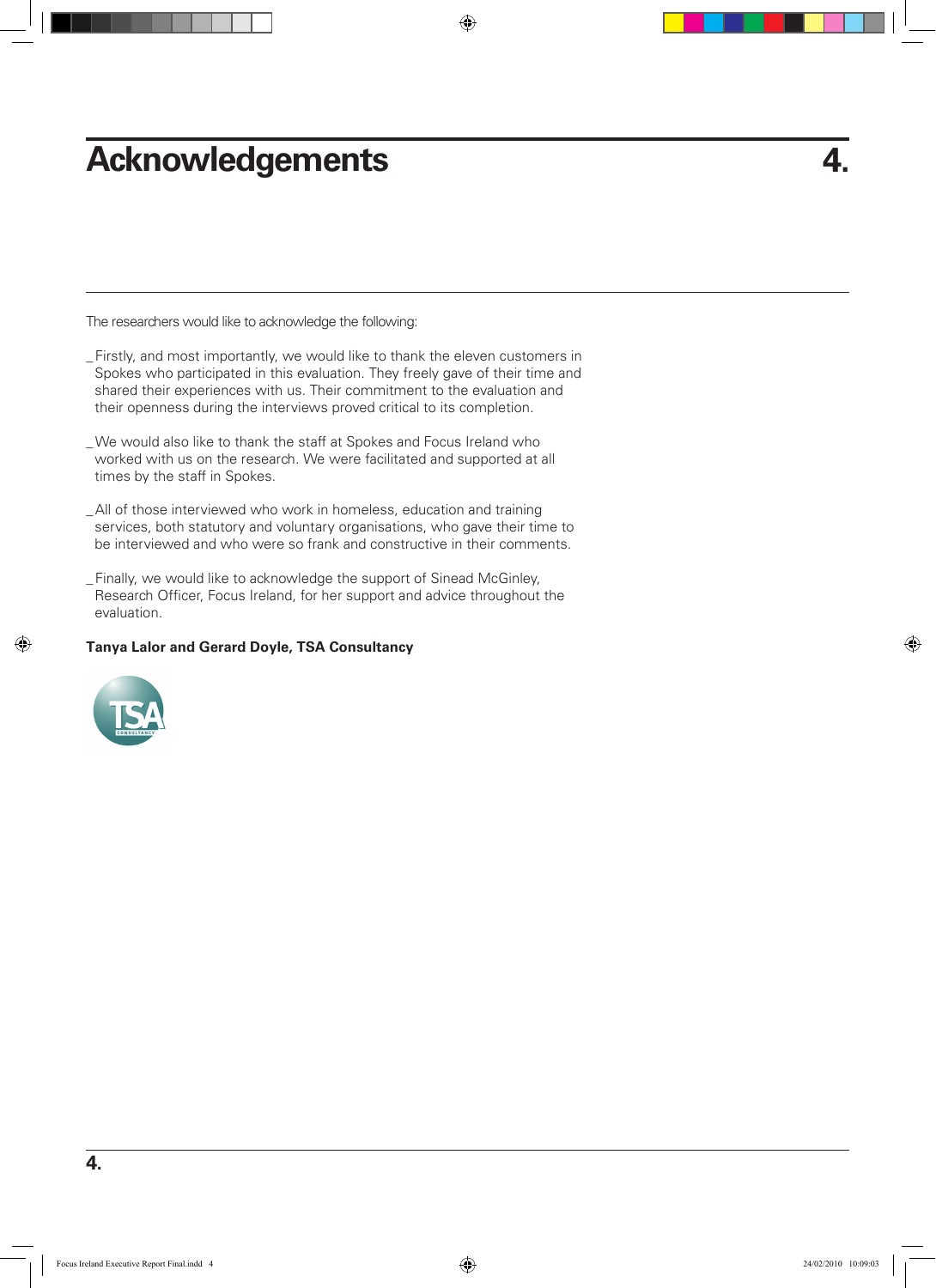### **About the Author**

**5.**

◈

TSA Consultancy is Ireland's leading third sector advisory, research and consultancy service. TSA Consultancy provides strategic advice and research to the agencies whose role is to develop and build the third sector in Ireland. TSA Consultancy is also committed to working with locally based community projects at every stage, from idea to start up and development. TSA's team members come from a background of first-hand knowledge of communities working to create social enterprise and tackle disadvantage.

⊕

Tanya Lalor, TSA Consultant, has over 12 years experience working with third sector organisations that respond to social exclusion and disadvantage. Her experience includes project development, social research, business planning, monitoring and evaluation, and social auditing. Prior to working in TSA, Tanya worked in the Social Economy Unit in Tallaght, the first support unit for social enterprise in Ireland. Most recently, she has completed homeless needs analyses and strategies for Limerick City, Ballyfermot, Finglas and Ballymun.

Gerard Doyle, TSA Consultant, has over 16 years experience working in community development in a wide range of settings. Gerard has an in-depth knowledge of issues pertaining to social inclusion, and has experience in social research, including community consultations, project development, monitoring and evaluation. His experience of housing includes working as a full time volunteer worker with the Dublin Simon Community and with a voluntary housing association. Gerard has a particular interest in the potential the social economy can play in providing disadvantaged communities and communities of interest with a mechanism to address unemployment, gain assets for community use and stimulate economic activity.

◈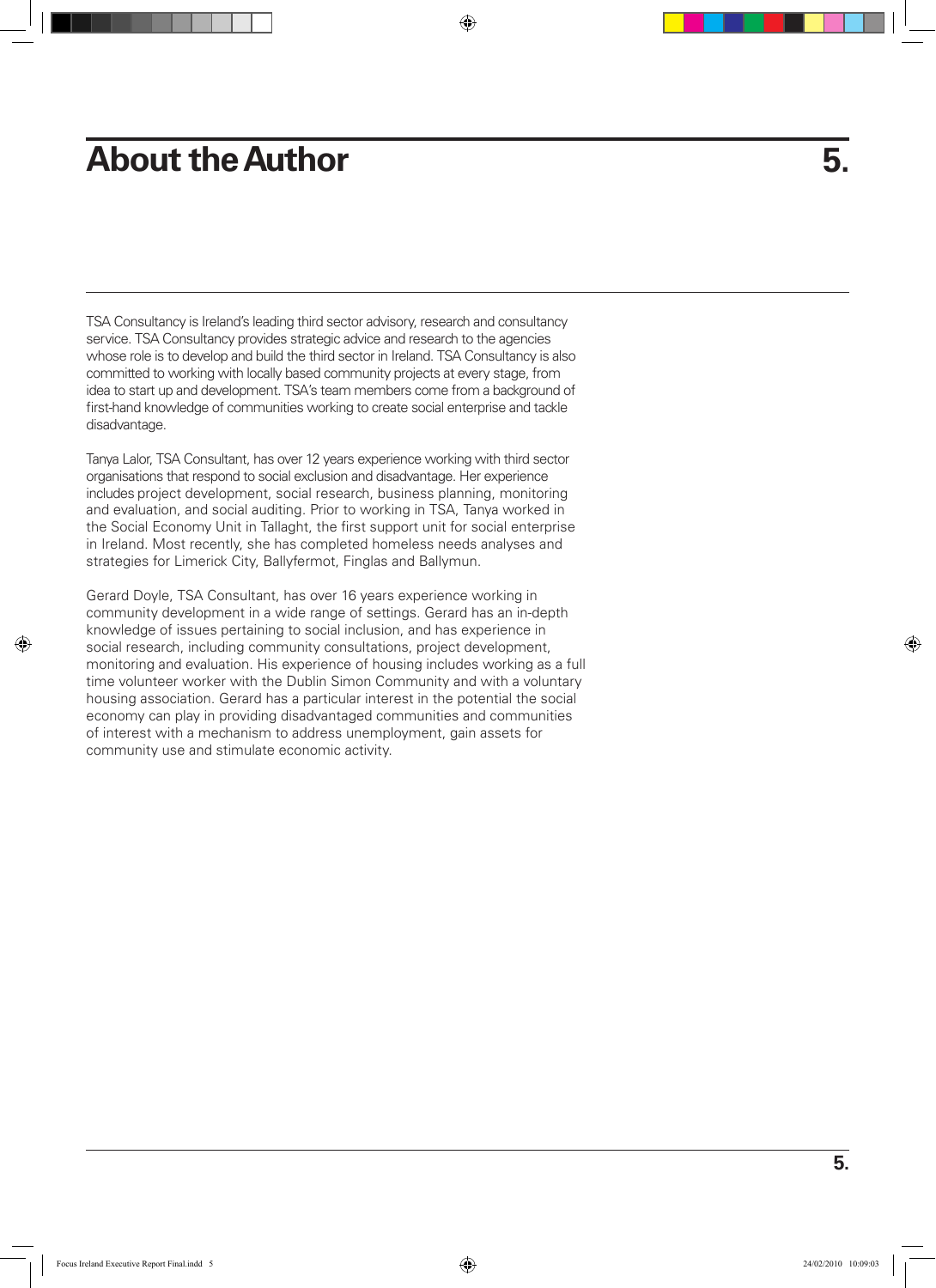### **Abstract**

### **6.**

◈

The Spokes programme is an education, training and employment service provided by Focus Ireland since 2002 to people who are homeless or at risk of becoming homeless. The aim of Spokes is to assist people to move on from homelessness by providing an alternative way of learning, through education and employment that is tailored to individuals needs. The number of people Spokes has worked with has consistently increased since the establishment of the programme – with 357 customers accessing the service in 2008 (this represents a 108% growth in the number of service users in just one year, i.e. 2007-2008).

Spokes provides support to people with low levels of educational attainment and typically negative experiences of formal education who, because of their chaotic lifestyle and housing issues, find it difficult to access mainstream labour market supports, even those directed at the longterm unemployed. The service recognises that training, education and employment can play a crucial role in tackling homelessness and ending social exclusion, and that for those most marginalised flexible responses which respond to complex needs are required.

TSA Consultancy was commissioned by Focus Ireland in 2009 to undertake an evaluation of Spokes, to consider how the programme is meeting its objectives and to assess the effectiveness of its model of service delivery. The evaluation of the Spokes programme found that the service provides a safe and secure environment for people who may be apprehensive about returning to education. The approach is informal and flexible, and succeeds in keeping the engagement of service users at different stages of personal education and training progression, and responding to their particular needs that may arise from homelessness. Spokes provides a range of supports from informal drop-in arrangements to FETAC Level 3 certification. A particular strength of Spokes is its capacity to underpin more formal FETAC course with life-skills and person development courses that break-down social isolation. While the evaluation recognises the strength of the informal development of Holistic Individual Education Plans in Spokes, it recommends greater reliance on written plans to set milestones and review progress.

Spokes' level of one-to-one support and the programme's flexibility to accommodate service users who have dropped out (due to changes in housing arrangements, health issues, court cases etc.) to re-enter courses are cited as unique elements in its success. Customers reported very positive experiences

and outcomes from the programme, but the evaluation found that there is a need for more effective capturing and tracking of progression beyond the programme to substantiate the positive impacts/outcomes of the service. In order for services like Spokes to provide the most effective progression route out of homelessness into training, education and employment, stronger collaborations with next stage agencies such as FAS or the VEC are required.

The success of Spokes has gone beyond its initial target group of young people. The evaluation report recommends a re-focusing on young people, a more effective recording of progression, and an exploration of the role that the social economy can play in providing employment to people who are experiencing homelessness.

There is clear evidence from customers and referring organisations consulted in the evaluation that Spokes has had a significant impact on service users' quality of life. One referral agency stated:

"'I've seen Spokes turn around the lives of customers".

The homeless sector is experiencing a reconfiguration of services based on a 'housing first' model of service delivery, and this will have implications for training and education provision to those experiencing homelessness. There is an opportunity for Focus Ireland's new training, education and employment programme PETE (Preparing for Education, Training and Employment) to lead the process of greater collaboration between service providers in the community / voluntary and statutory sectors, as well as local development organisations and the Local Employment Services.

◈

⊕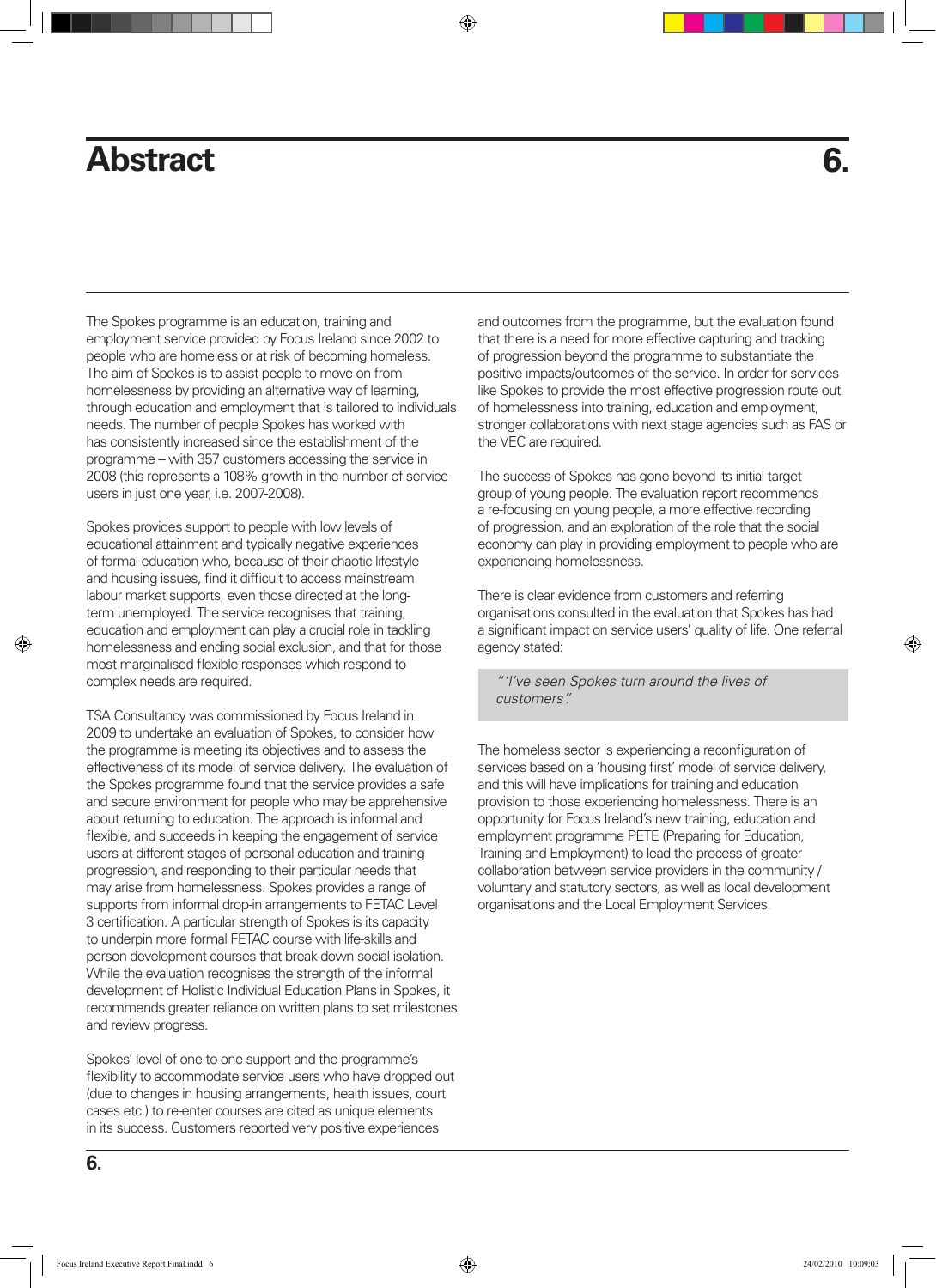## **Contents**

n di s

n di s

 $\Box$ 

 $\bigoplus$ 

| <b>Introduction</b>                                                                                     | 8  |
|---------------------------------------------------------------------------------------------------------|----|
| <b>Quantification of Spokes interventions</b><br>and profile of customers                               | 9  |
| <b>Profile of users</b>                                                                                 | 10 |
| <b>Evaluation methodology</b>                                                                           | 11 |
| <b>Summary of evaluation findings</b><br>- Spokes model of delivery                                     | 12 |
| <b>Additional evaluation findings</b><br>- summary of strengths and issues                              | 16 |
| <b>Recommendations</b>                                                                                  | 17 |
| <b>Appendix 1:</b><br><b>The Preparation for Education, Training</b><br>and Employment (PETE) Programme | 20 |

 $\bigcirc$ 

**7.**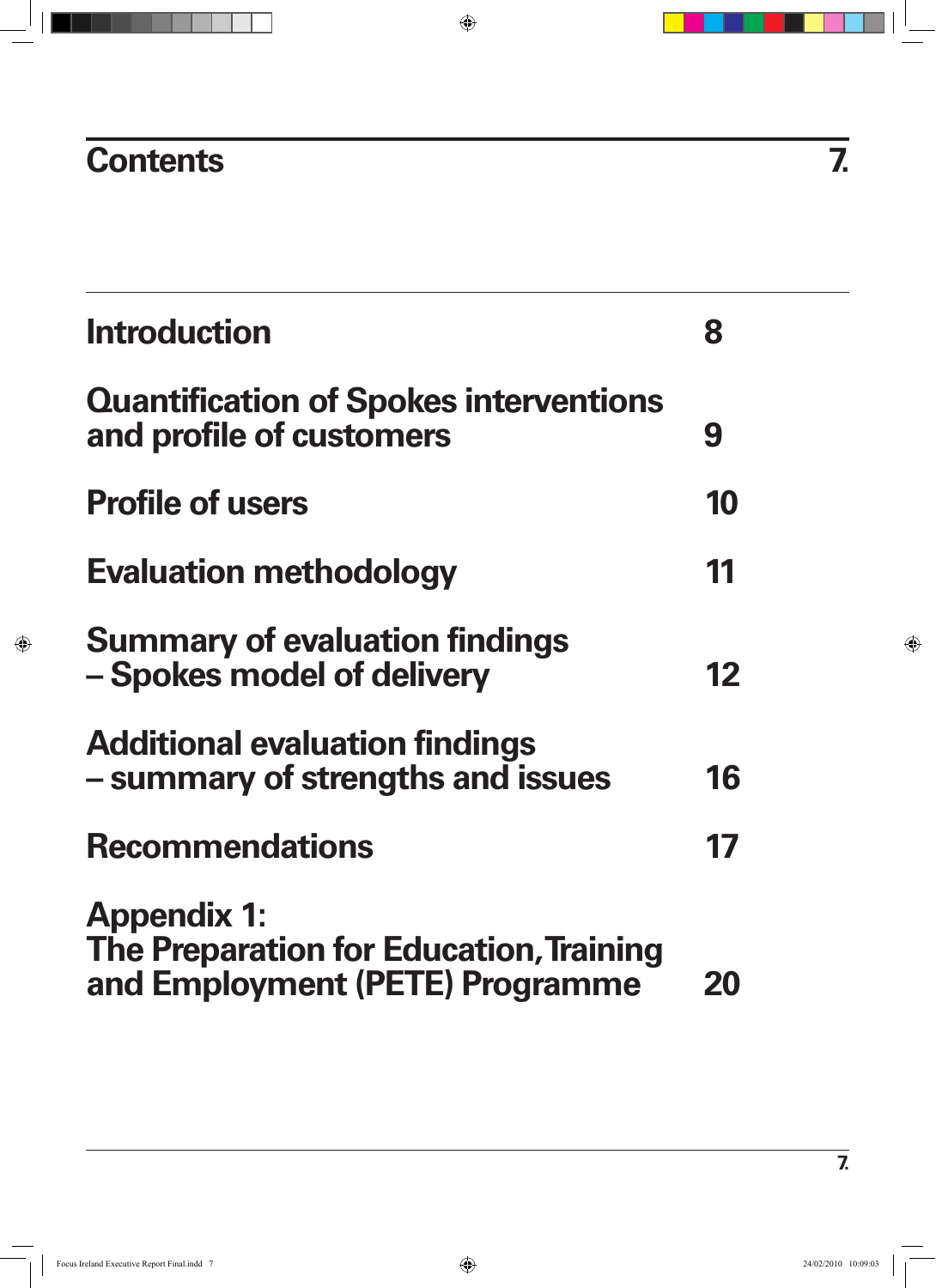## **Executive Summary**

### **8.**

◈

#### **Introduction**

♠

The Spokes programme is an education, employment and training support programme for people over the age of 16 years, who are out of home, have had a history of homelessness, or are at risk of homelessness.

It was established in February 2002 by Focus Ireland in recognition of the critical role that access to education, training and employment can play in tackling homelessness. Young people in these circumstances typically have low levels of educational attainment, negative experiences of formal education and chaotic lifestyles that make it difficult for them to engage with mainstream labour market supports, even those targeted at the long-term unemployed.

It is located adjacent to Focus Ireland's supported housing project in George's Hill, Dublin 7.

The services that Spokes offers to its customers $^1$  include individual learning plans, FETAC accredited modules, literacy/ numeracy tuition, adult education, social outings, arts/crafts courses, advice and information on employment, and CV and interview preparation.

This evaluation was commissioned by Focus Ireland in order to assess the effectiveness of the Spokes programme in achieving its stated aims and objectives, and to prepare recommendations to inform this type of intervention.

The evaluation was undertaken by TSA Consultancy, specialists in third sector project development, evaluation and social research.

#### **Objectives of Spokes**

The aim of Spokes is to assist people to move on from homelessness, by providing an alternative way of learning, through education and employment that is tailored to individuals' needs.

It achieves its aim by providing a wide and varied education programme and it provides intensive support for customers to enable them to achieve their goals.

The stated objectives of Spokes are:

⊕

\_To develop an individual plan, in co-operation with the customer, based on an assessment of their skills, expectations and level of their skills, expectations and level of stability with regular review of their plan.

\_To provide education and training options, which will broaden the customer's experiences in an enjoyable manner.

\_To allow each customer to work at their own pace and in a style that suits them.

\_To develop the customer's communication skills.

\_To assess literacy and numeracy skills and provide individual and group compensatory education programmes.

\_To provide an introduction to the world of work, including IT skills, work experience, work practice and expectations.

\_To provide information and resource materials on education and training and work opportunities.

\_To facilitate customers to gain experience of and entry to training and work by encouraging regular participation and commitment.

\_To develop relationships with training and education institutes and employers to develop systems of experience and placement.

\_To advocate on the customer's behalf and provide support through placements, to trainers, employers and the individual.

\_To assist in the initial funding of the transition to employment on an individual needs basis.

\_To liaise with key workers in ensuring the contact's welfare and accommodation needs are met as needs are identified.

1 The term 'customers' is used by Focus Ireland to describe individual clients that use the organisation's ser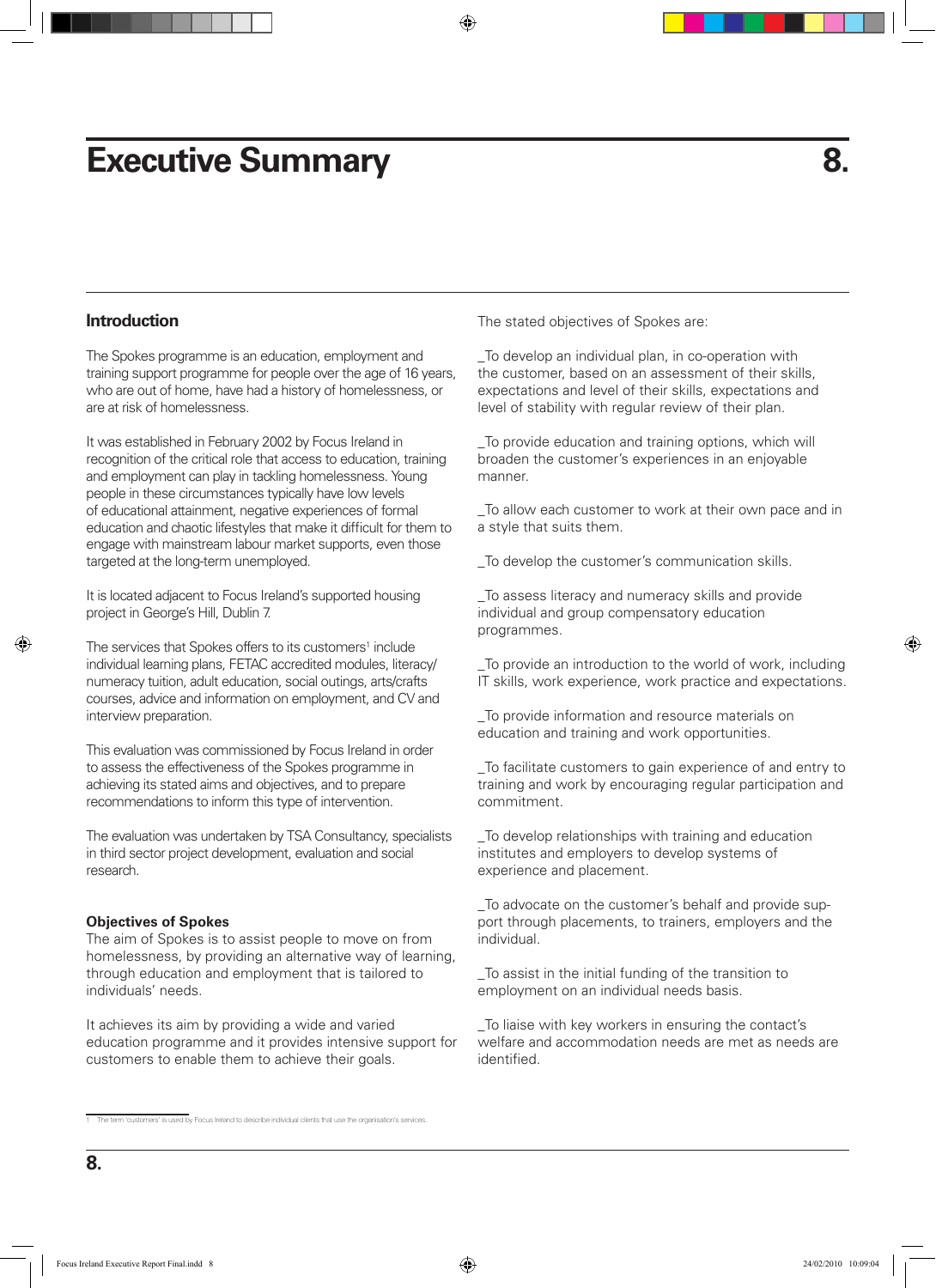#### **Services offered by Spokes**

Services offered to customers include:

- \_A drop-in service and computer use for sourcing information on employment, education and training opportunities.
- Development of individual education and employment plans.
- Regular users of Spokes are assigned a project worker who helps them to meet their educational, training or employment goals through the development of an individual plan.
- One to one support with basic literacy and maths.

One to one support with FETAC modules.

◈

- \_FETAC (Level 3) accredited courses including Parenting, Health Related Fitness, Preparation for Work, Computers, Gardening, Self-advocacy, Arts & Design, Media studies, Graphic communication, Maths, Drama, and Photography.
- \_Courses and activities that focus on the customers' life skills and social development, including health and other workshops, and summer projects.
- \_Career advice and support, which includes referrals to external training courses, employment training, and support in developing CVs and completing college applications.

#### **Quantification of Spokes interventions and profile of customers**

#### **Number of Spokes customers**

Spokes has recorded a steady increase in the number of individuals accessing it since 2005 (from which year data records are available), when 91 individuals accessed the project. In particular, after Spokes moved to its current premises in George's Hill in 2007, the service more than doubled its numbers of customers.

Data for 2008 reports that in that year, Spokes worked with 357 individuals, of which 108 were new customers. This is almost a four-fold increase on numbers since 2005. This information is presented in the graph below.



Each time the service interacts with a customer – whether it is a training session or providing advice – it is recorded as an intervention. A total of 4,475 interventions were recorded by Spokes for 2008. The majority of these (62%) were for 'drop-in', or unplanned, contacts (2,787 interventions), and 38% were for planned contacts<sup>2</sup> (1,688 interventions).

| <b>Spokes Interventions 2008</b> |        |            |  |  |
|----------------------------------|--------|------------|--|--|
|                                  | Number | % of total |  |  |
| Planned contact                  | 1,688  | 38%        |  |  |
| Unplanned contact                | 2,787  | 62%        |  |  |
| <b>Total Interventions</b>       | 4.475  |            |  |  |

2 Planned contacts correspond to structured interventions, such as FETAC course work, literacy tuition and individual sions, while unplanned contacts correspond to drop-in interventions

**9.**

◈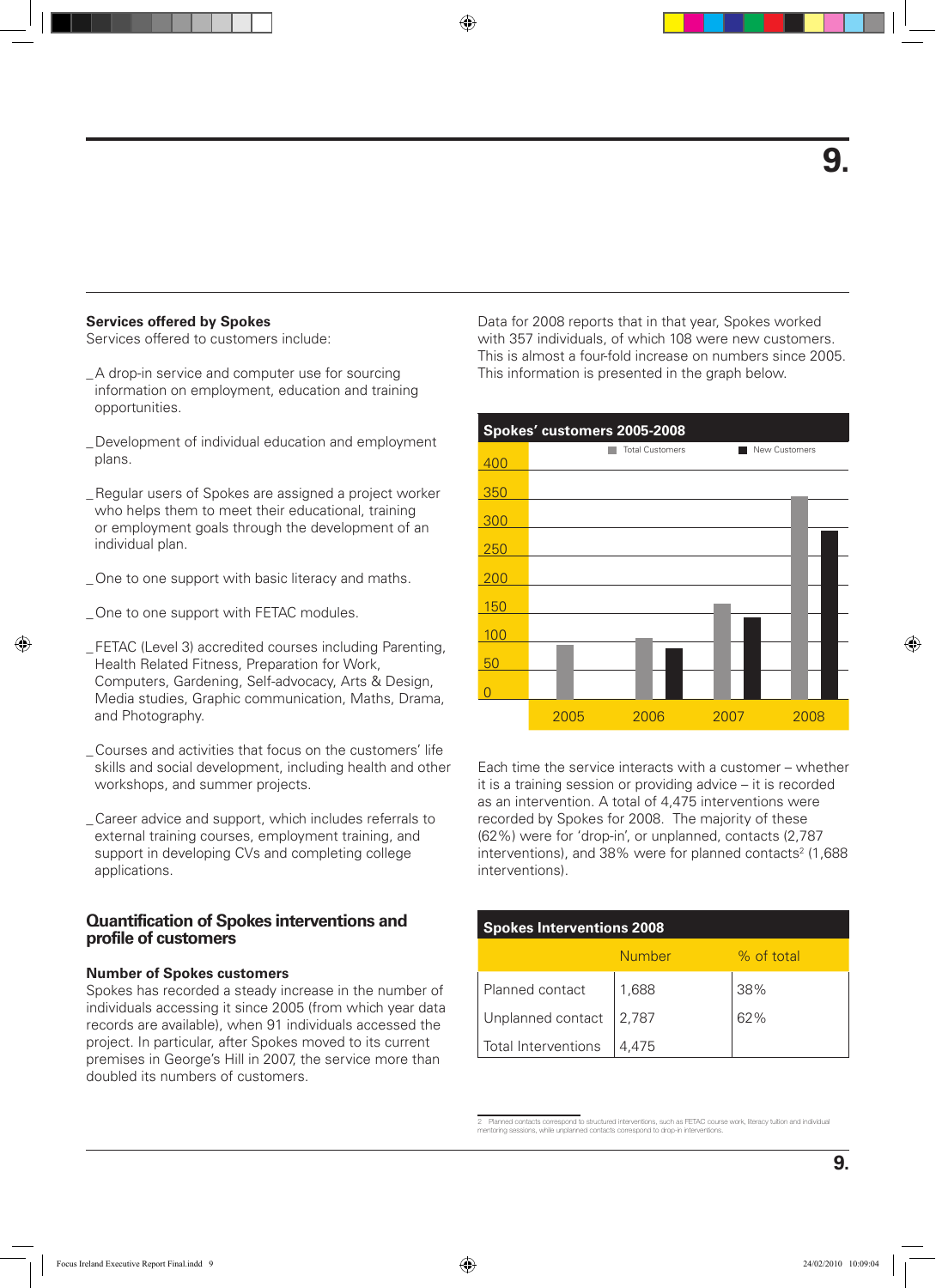◈

Most of the planned interventions comprised FETAC accredited modules (1,544 interventions), the remainder were interventions such as literacy tuition and individual mentoring sessions.

#### **Profile of users**

#### **Age profile**

Data drawn from Focus Ireland's customer database reports that the most frequently arising age category that Spokes works with is the 18-25 year age group (39% of individual customers).



#### **Gender**

◈

On average, male customers outnumber females by over two to one (and in 2008 71% of its customers were male). This reflects the gender profile of the homeless population in Dublin, as established in 'Counted In 2008'.

The dominant household type amongst customers is 'single', accounting for 85% of all customers in 2008.

#### **Education attainment**

The education attainment of BTEI participants (105) in 2008 is presented in the table below (this represents only a sample of all Spokes customers). In 2008, 42% of this group attained primary level education only, with a further 34% having attained lower second level (or FETAC level 3) education only. This means that over three quarters of

the group (76%) had an educational attainment of lower second level or less.

#### **Education attainment BTEI participants 2008**

|                                   | No | % of total |
|-----------------------------------|----|------------|
| Primary education only            | 44 | 42%        |
| Lower second level/FETAC level 3  | 34 | 34%        |
| Upper second level/FETAC level4/5 | 22 | 19%        |
| FETAC level 6 or above            | 5  | 5%         |

#### **Accommodation**

◈

In 2008, hostel accommodation accounted for the most frequent type of accommodation accessed by Spokes customers, followed by Focus Ireland housing. The accommodation of customers is presented in the graph below.

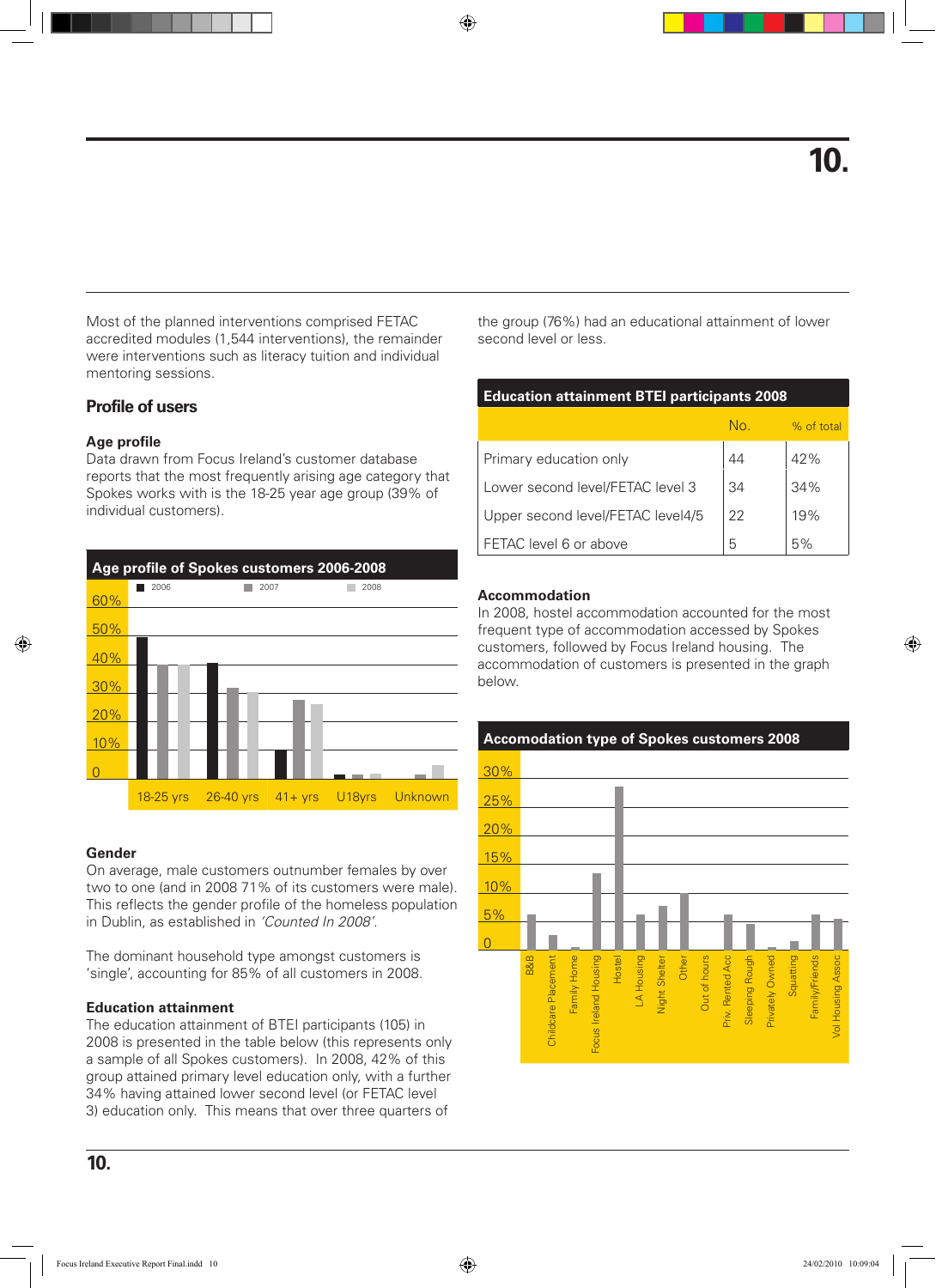The data would suggest that those in Bed and Breakfast accommodation comprise a relatively low proportion of the Spokes customer base (6%) while accounting for a relatively high proportion of the homeless population in Dublin, as outlined in 'Counted In 2008' (at 33%).

#### **Source of income**

◈

Some of the most frequent sources of income for Spokes customers are illustrated in the figure below.



The single most frequent source of income of customers was Supplementary Welfare Allowance (31% in 2008), followed by disability allowance/ benefit and invalidity benefit (19% in 2008). It should be noted that there was a high frequency of 'other/not known' sources of income identified.

In 2008, 30.5% of Back to Education Initiative (BTEI) participants<sup>3</sup> were in receipt of disability/ illness payments and an additional 29% were unemployed for more than three years.

3 105 customers of Spokes participated in the BTEI.

#### **Evaluation methodology**

⊕

#### **Planning and developing an evaluation framework**

An initial briefing and planning meeting took place between Focus Ireland, Spokes staff, and the evaluators. Following this meeting, an evaluation framework was devised. This set out indicators for each of the evaluation objectives, described the means of gathering evidence (including documentary research and consultations), and drafted interview schedules to be used throughout the evaluation.

During the planning phase for the evaluation, a list of relevant individuals and organisations to be consulted was drawn up. These included staff and management within Focus Ireland and external organisations.

The research phase of the evaluation commenced following sign-off of the evaluation framework.

#### **Documentary research**

Quantitative data used in this report was generated through an analysis of Focus Ireland and Spokes data: the primary source of quantitative data was customer database records and project reports.

Documentary research also included project reviews, annual reports, strategic plans, and policies relating to employment, education and homelessness.4 Data and case studies from the UK on good practice education, training and employment service provision targeting those homeless were also reviewed. These were drawn from the consultants' prior experience of the sector and from research undertaken by FEANTSA.5

#### **Consultations**

The primary research method was qualitative, and consultations comprising semi-structured interviews were undertaken with customers of Spokes, staff and management of Spokes and Focus Ireland, and with external organisations that have a relationship with the service, or have a remit in the area. In total, 30 semistructured interviews were conducted. Most were face to face interviews, but a small number of telephone interviews were undertaken. All interviews followed

4 Including the Spokes induction pack; Spokes model of service delivery, 'The Way Home' National Homeless Strategy,<br>'The Key to the Door', Homeless Agency strategy, Focus Ireland's Strategic Plan, Homeless Agency's 'Eval services'. 5 The European Federation of National Organisations Working with the Homeless.

**11.**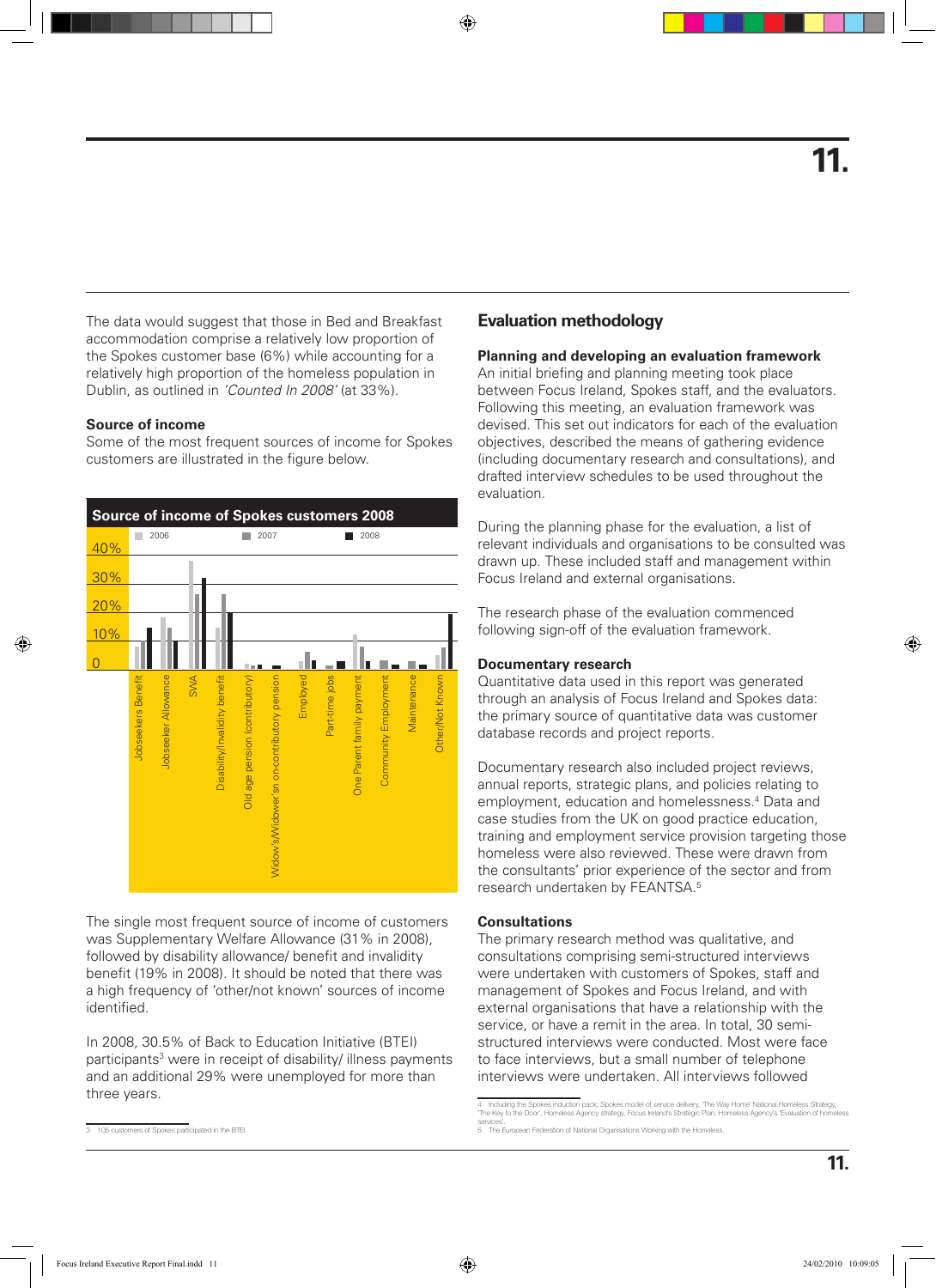◈

the format of the interview schedules agreed during the evaluation planning stage.

#### Spokes' customers

Semi-structured interviews were undertaken with a sample of Spokes' customers. A total of 11 interviews took place with customers of Spokes, and all were held in George's Hill in the first quarter of 2009. The evaluators also gathered profile data of those interviewed, and a profile of those consulted was generated to compare with that of all Spokes' customers. It was found that both populations were similar (this profile and comparison is included in the appendices of the main report).

#### Focus Ireland staff

◈

10 semi-structured interviews were undertaken with staff and management of Spokes and Focus Ireland, and these followed the format of interview schedules developed in the evaluation framework.

In addition, one service manager in Focus Ireland circulated evaluation questions internally within the service's staff team. These were discussed at a staff meeting, the feedback collated, and passed on to the evaluation team.

#### External consultations

Nine semi-structured interviews were undertaken with training and education organisations and with those organisations that have referral relationships with Spokes. These included FÁS, CDVEC (including the 'Foundations' Programme), Business in the Community's 'Ready for Work' Programme, and Cedar House.

The Homeless Agency and the Department of Social and Family Affairs were also consulted.

#### **Summary of evaluation findings – Spokes model of delivery**

Spokes' model of service delivery prioritises a clientcentred approach, and adopts a pathways approach, as follows:

\_Referrals

- \_Assessment
- \_Drop-in

⊕

- **Education**
- \_Training and employment
- \_Referrals and onward progression

The evaluation considered how Spokes is achieving its objectives as well as the effectiveness of this model of delivery. The findings of the evaluation are summarised under each of these headings.

#### **Referrals**

Data in respect of referrals into Spokes for 2008 is available for 44% of new customers. These referrals came from Focus Ireland services (63% of all referrals), other voluntary homeless services (13.5%), self-referrals (6%), and emergency accommodation providers (5%).

The evaluation consulted referral organisations about their views of Spokes, how it meets the needs of their customers, and whether they would recommend any changes to the service. They reported very positive views of the impact that Spokes has had, with one commenting that:

"I've seen Spokes turn around the lives of customers".

Amongst the strengths of Spokes identified by services that refer to Spokes were:

- \_The secure and safe environment that it provides for people who may be apprehensive about returning to education. This was complemented by the encouragement and support offered by staff members, which was a consistent theme arising in all consultations.
- \_The informal and flexible, client-centred approach adopted by Spokes. The point was made that it could pitch courses at an appropriate level, based on the current requirements and learning needs of the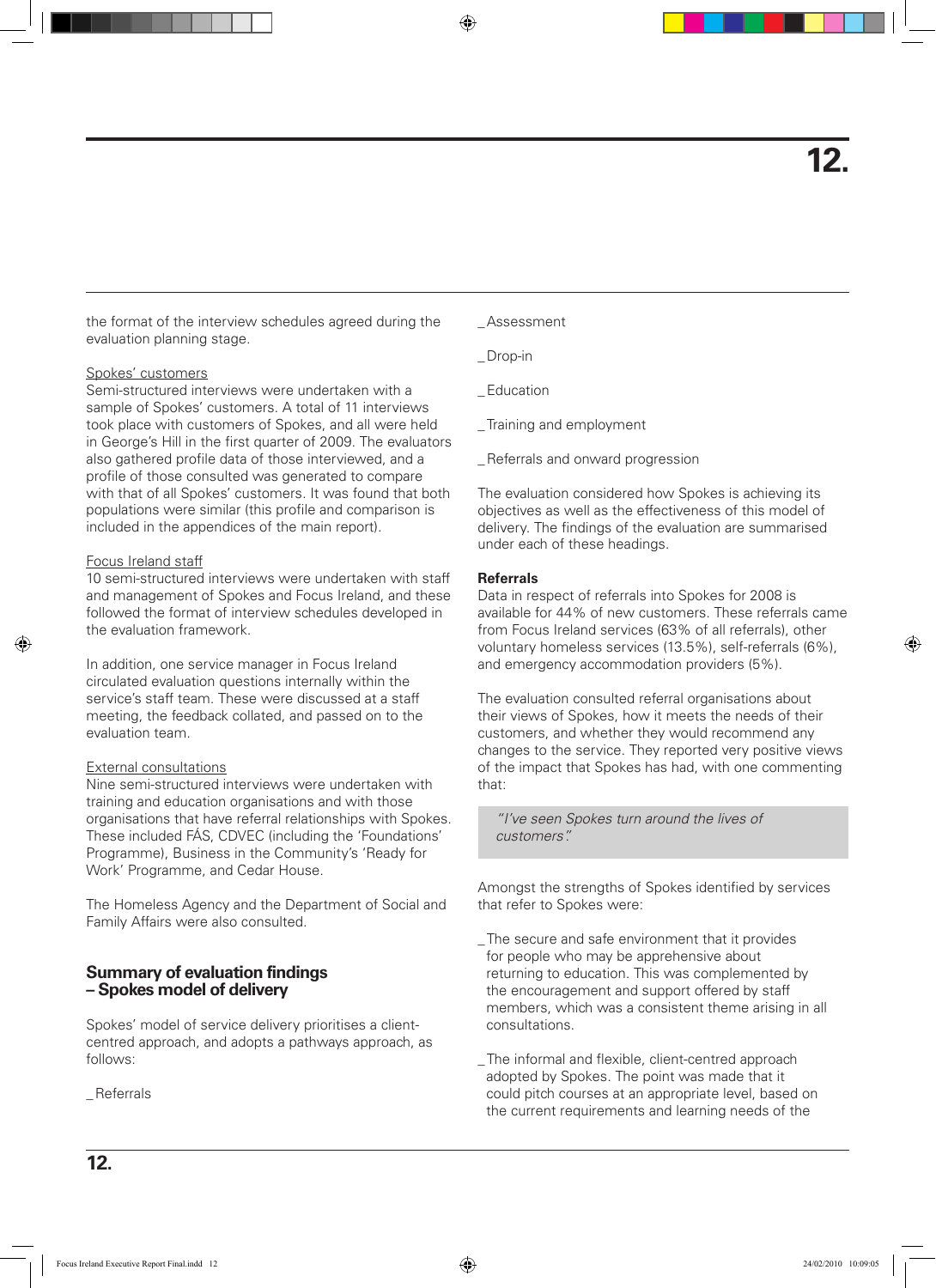customer, and this was a factor in keeping customers engaged.

\_Spokes' understanding of homelessness makes it well placed to respond to the needs of customers.

Spokes is a good starting point for those returning to education, particularly because of its emphasis on confidence-building actions.

Training, education and employment placement providers do not make significant referrals to Spokes. This is consistent with the view that Spokes acts as an initial step in training and education. It could also reflect a view that there is some overlap between Spokes and other training and education services.

#### **Assessment**

♠

The evaluation found that formal and written 'holistic individual education plans'6 are not widely undertaken, primarily owing to staff shortages, lack of space<sup>7</sup> and to a lesser extent, factors such as customers' reluctance to engage in a formal assessment and planning process, and customers not keeping appointments. In spite of this, staff report the informal assessment and planning process to be successful, given the relaxed manner in which they are undertaken which is believed to facilitate open and honest discussion with customers.

From the customers' perspective, the assessment process provides clarity and constitutes an effective planning process.

"To see it written down and reflect on it is good – you may not realise what you have been doing until you see it back".

For the project as a whole, not having written plans could undermine its ability to set milestones with customers and to review their progress. It also undermines Spokes' ability to quantify and document its impact on customers with funders and external bodies.

#### **Drop-in**

'Drop-in' services include use of computers and the

6 According to project reports, a Holistic Education Plan process involves identifying a number of self-defined goals by the<br>customer, as well as the steps necessary to achieve these goals.<br>7 Space is required in order

internet, preparation for driving tests and one-to-one supports from staff. Spokes is the only service that provides drop-in of this kind in Dublin, and it is heavily subscribed by customers: in 2008, it accounted for 2,787 of all contacts with customers (62% of all interventions for that year). Drop-in services are offered on a five-day per week basis.

Drop-in is used as a way of engaging with customers, many of whom do not have the confidence to take part in structured learning activities when they first come in contact with the service. Customers spoke about the impact of this approach.

"I had no confidence when I first came here...that is down to Spokes. I would not be even thinking about going to college if I didn't come here".

In the view of staff and referring organisations, the drop-in aspect of the service facilitates return to training and education amongst those who have had negative experiences of formal education, and low educational attainment, all of which are important in building confidence.

"Customers in Spokes are treated with acceptance, support, respect. These three things are important in building...confidence".

According to customers consulted, the drop-in aspect of the service is very important. It facilitates social interaction, and peer support in addition to staff support and is very important in building confidence.

"We all work at our own pace and we are all at different levels but we all help each other out".

The one-to-one support is also an important factor in building confidence.

"It was hard for me as I was always withdrawn...the one-to-one was very helpful".

**13.**

◈

⊕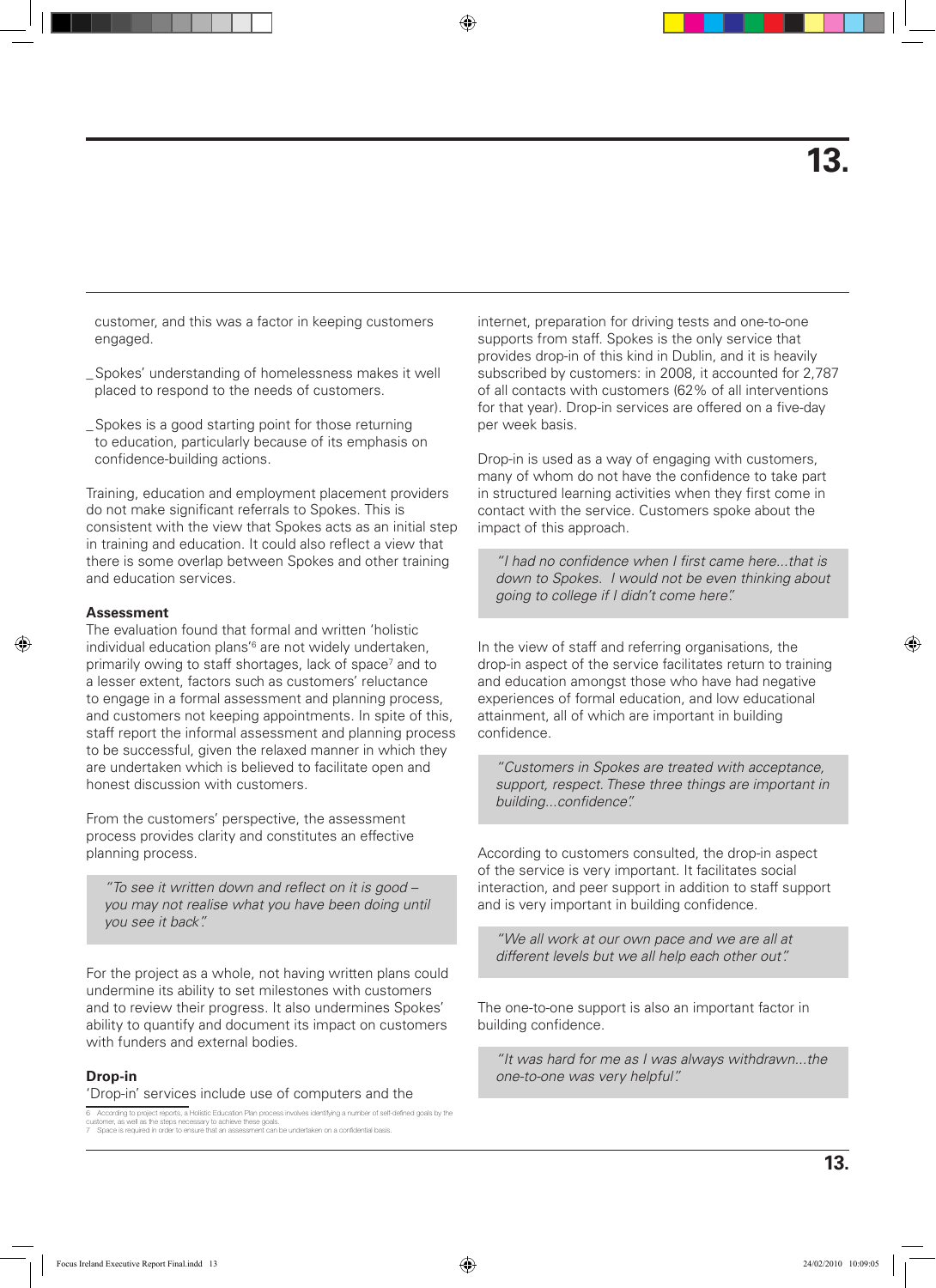◈

Drop-in services continue to be accessed by customers who have accessed mainstream training and education services. In these instances, they usually comprise personal support from staff and assistance with completing assignments as well as the use of computers.

#### **Education**

Education comprises accredited and non-accredited education.

Non-accredited education includes life and personal skills development courses such as arts, music, relaxation, outdoor pursuits, health workshops, summer projects, and drop-in computer classes. These activities are not funded from mainstream sources, and have been supported by corporate sponsorship and Focus Ireland's fundraising activities.

These are regarded as very important interventions given the low educational attainment of Spokes' customers and negative experiences of school. They complement Spokes' emphasis on a gradual introduction to learning, and they enable customers to consider education from a new perspective. In this way, the non-accredited education acts as a route to formal and accredited education. According to one customer;

"I have done stuff that I would never have thought of...I never thought that I would learn".

Customers also spoke of how courses had been developed arising from their feedback and comments.

This introduction to a return to learning is accompanied by an ethos within the project that places a premium on a welcoming and unthreatening environment. A consistent theme arising in the evaluation – among customers and service providers alike – was the staff approach which prioritises support and encouragement of the customer.

"Spokes...provides supports around where the customer is "at''.

Customers reported being nervous and apprehensive when first planning to engage with Spokes and believe that the emotional and one-to-one support that they received was a very important aspect of the service.

⊕

Non-accredited education also facilitated peer-support and social interaction, which was also highly valued by customers, both in terms of building confidence and enabling education progression (particularly around computer use).

Service providers and referral organisations also saw the value of non-accredited education. Recommendations for continued development included:

- An outreach service that could provide mentor support particularly for young men.
- \_Anger management, parenting skills, conflict resolution are very relevant to the lives of those homeless (Spokes has developed courses in these areas).

Accredited education incorporates FETAC accredited modules, and funding for tutors to deliver these modules is provided by the Department of Education and Science (administered by the City of Dublin VEC), under the Back to Education Initiative (BTEI). In 2008, 105 people participated in BTEI (FETAC accredited) courses. Most of these were male (66%), and 76% of participants had an educational attainment of lower second level (with 42% having an educational attainment of primary level or less). Other characteristics of this group include being distanced from the labour market through disability or illness (30.5%) or long term unemployment (29% of participants have been unemployed for over three years).

In 2008, 101 modules were accredited and certificates were presented to 30 people.

The recognition of participants' success at accreditation ceremonies was considered to be very important by staff in Focus and referring organisations.

"For some...the awards may be the only recognition of achievement...they are extremely important''.

An important aspect of the FETAC accredited courses is that customers' folders are submitted twice a year, which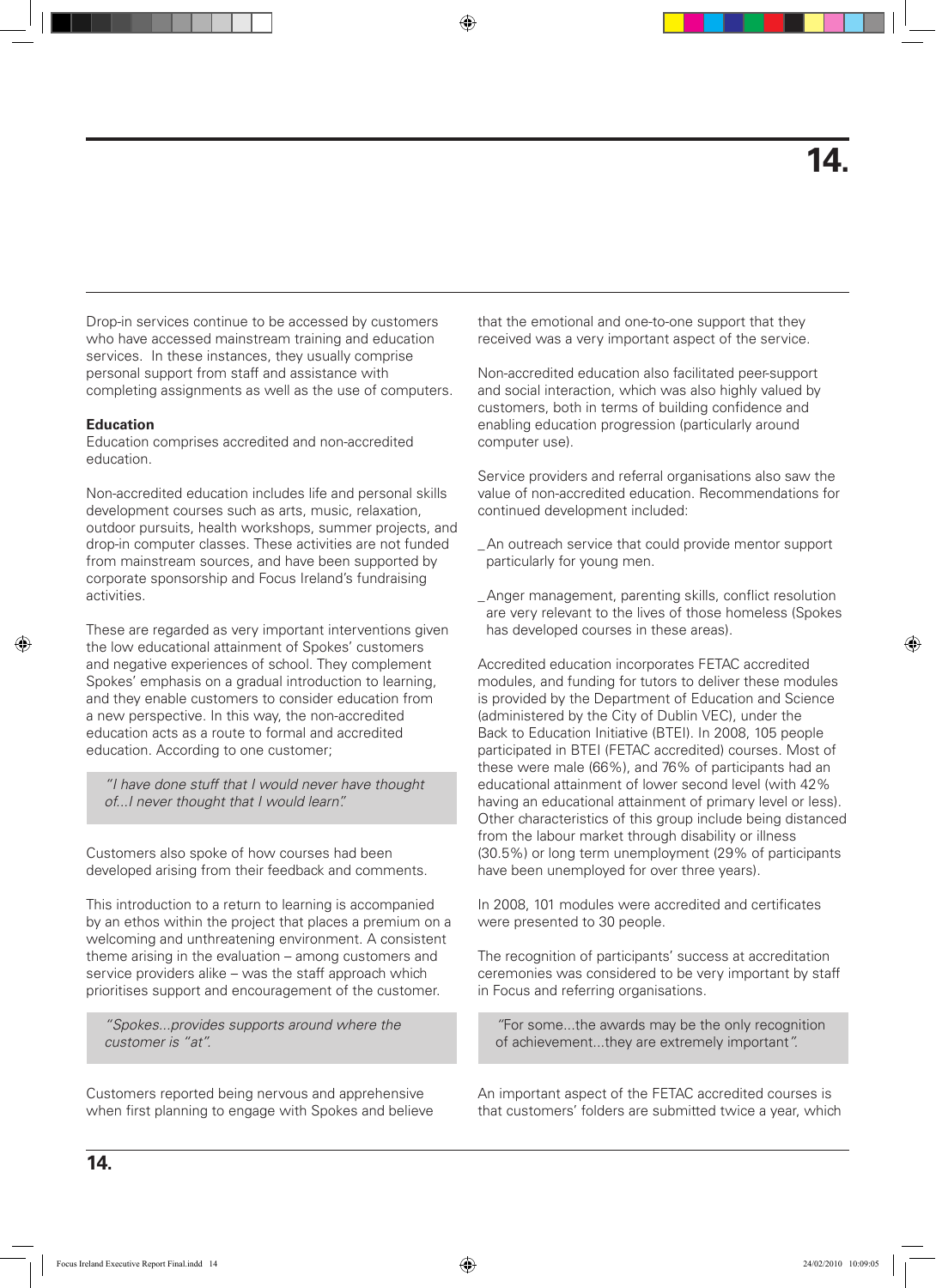enables those customers who have dropped out of the programme to re-submit. Unique to Spokes is the level of one-to-one support that customers receive when they return to re-submit after having dropped out. Spokes is designed around the likelihood of drop-out for many of its customers. Reasons for drop-out can include loss of accommodation, prison, and health issues. Customers who anticipated leaving the service for reasons outside of their control were conscious that they would return at a later stage and pick up where they left off.

"I have a court case coming up and I think that I will get sent to prison but I will be able to come back and finish what I am doing''.

Organisations such as the CDVEC believe that a key strength of Spokes is its ability to undertake developmental work with customers, which complements the structured, class-based work. Moreover, Spokes' integration with other Focus Ireland services makes it well placed to bring the needs of customers to key workers and to address these needs.

#### **Training and employment information and advice**

Training and employment supports are provided by project staff in Spokes, and supports include job mentoring (accounting for 253 interventions in 2008) for customers.

It also includes other supports such as advice and information (515 interventions in 2008), personal programme supports such as writing letters and applications (100), assistance with job seeking (15), advocacy (46), accompaniment to appointments (21), planned customer contact (108) and phone contact with customers (180). Unplanned and drop-in support where advice is offered is also included under this heading and comprised 2,283 interventions in 2008.

Requests for support usually relate to training rather than employment. Customers that were interviewed prioritised training and education over employment, and had little expectations for accessing employment, particularly in light of the current economic climate. Other barriers to employment identified by customers were: not having stable accommodation, health related issues (including mental health issues), and age (perceptions of being too

#### old).

⊕

Staff feel that the data collection systems do not fully capture the nature of training and employment advice interventions. They also feel that this area of work is vulnerable to staff shortages, as it is primarily undertaken on a one-to-one basis, and loss of staff means that there is limited time for this type of support.

This is one area where greater collaboration between training and employment providers/ support organisations (for example, the Local Employment Services) could maximise scarce resources.

#### **Referrals and onward progression**

Data available for 2008 reports that over two-thirds of referrals were made to education, training and employment providers (67%), with the remainder being made to other supports (health, addiction, mental health supports, legal supports, etc.). Most of the onward referrals were made to education and training organisations, reflecting the view that customers prioritised education and training activities over employment, or that they experienced barriers around accessing employment.

Staff note that onward progression of customers can be hard to capture, as once a customer moves on from Spokes their progression and outcomes may not be possible to capture. Moreover, the absence of a formal and written holistic education planning process makes it difficult to demonstrate and capture progression within the service. The evaluation process also indicated limited collaboration between training, education and employment support programmes.

Nearly half of those consulted were attending Spokes at the same time as other training, education and employment guidance services (to which they had been referred by Spokes). These included community-based training and education programmes (e.g. CDVEC's Foundations and Dublin 8 services); pre-university access courses (one customer had already been accepted to Trinity College) and the 'Ready for Work' programme.

These customers were accessing formal (e.g. specific courses) or informal supports (drop-in, particularly around

**15.**

◈

♠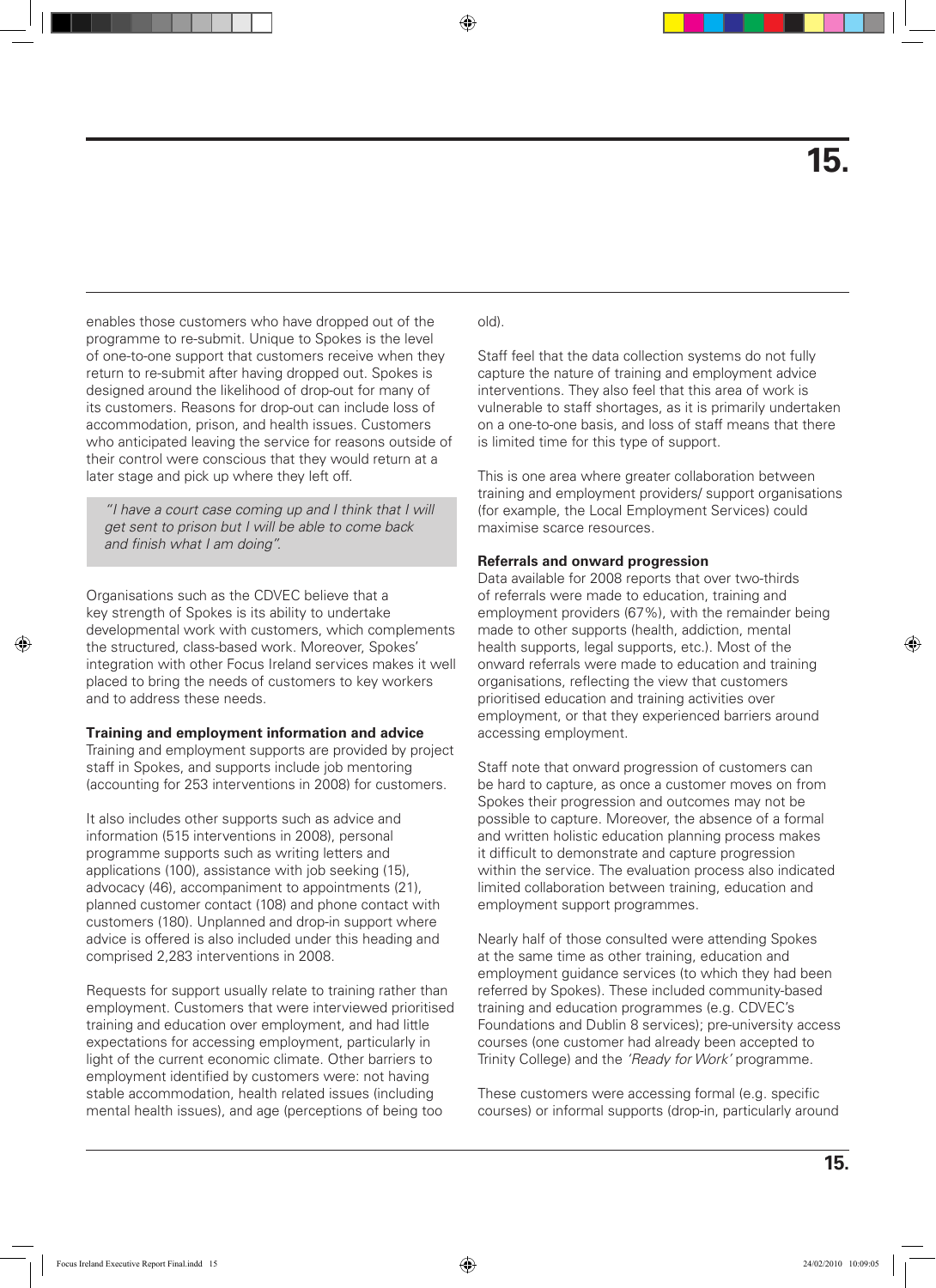◈

using computers and completing assignments) in Spokes while attending other courses. In one case, staff liaised with the third level institution that a customer was attending when she had difficulties there. One customer made the point that support around attending mainstream, third level institutions is important for people who have experienced homelessness, as they could be older and isolated from their classmates.

"Some of the lads are in their twenties and not really mature...they can be easily bullied. They would just be seen as a target if they are heading back to College... amongst young people who have just left school and they would sit in the corner".

#### **Additional evaluation findings**

#### **Summary of strengths**

The strengths and unique features of Spokes identified by customers and service providers alike include:

- \_ Its flexibility of service delivery and capacity to support customers that may be at different stages of their personal progression as regards education and training. This enables the project to work with all presenting customers at their own pace, and at earlier stages of 'readiness' than other training and education providers.
- \_ Its expertise in capacity building, life-skills and confidence building measures amongst customers, through non-accredited and informal training. The commitment and expertise of staff members was regarded as a major contributory factor to these outcomes.
- \_ Its continued mentor support for customers, who despite having progressed onwards to other education programmes may require additional supports, is an important aspect of Spokes.
- \_The social interaction between customers through social programmes and outings, and the drop-in service which facilitates peer support and which tackles isolation amongst those with limited social networks.
- \_The approach of staff members and their understanding

of the issues around homelessness affecting customers was particularly emphasised by referring organisations as a key factor in the success of Spokes.

- The location of Spokes within Focus Ireland and its support structure enables it to access and deliver holistic and broader supports (for example, housing, key working, etc.).
- \_The opportunity to provide training and education outside of the day-to-day living environment was regarded as important for customers.
- There are good opportunities for customer participation in all aspects of the programme, including content of programmes and activities. Customers reported very good opportunities for engagement, feedback and consultation, and reported a strong sense of ownership over the programme.
- \_There is clear evidence from customers consulted, and from the experience of referring organisations, that Spokes has had significant impact on their quality of life.

#### **Summary of issues**

⊕

- \_It is acknowledged by Focus Ireland staff and other education and training providers that while flexible supports are favourable, there is a risk that they could potentially undermine a focus on progression, and that a balance has to be struck between soft, individualised supports and outcomes.
- \_While supports are provided in a flexible manner, some service providers felt that this could potentially undermine a focus on progression.
- \_The inability of staff to undertake written assessments of customers principally arising as a result of lack of space in the George's Hill premises and staff time can undermine the capturing of data on outcomes and progression of customers. The reliance on informal and verbal assessments can undermine the ability to establish clear milestones that can be reviewed.
- \_There was some perceived overlap between services offered by Spokes and other providers, such as CDVEC Foundations and Local Employment Services. This was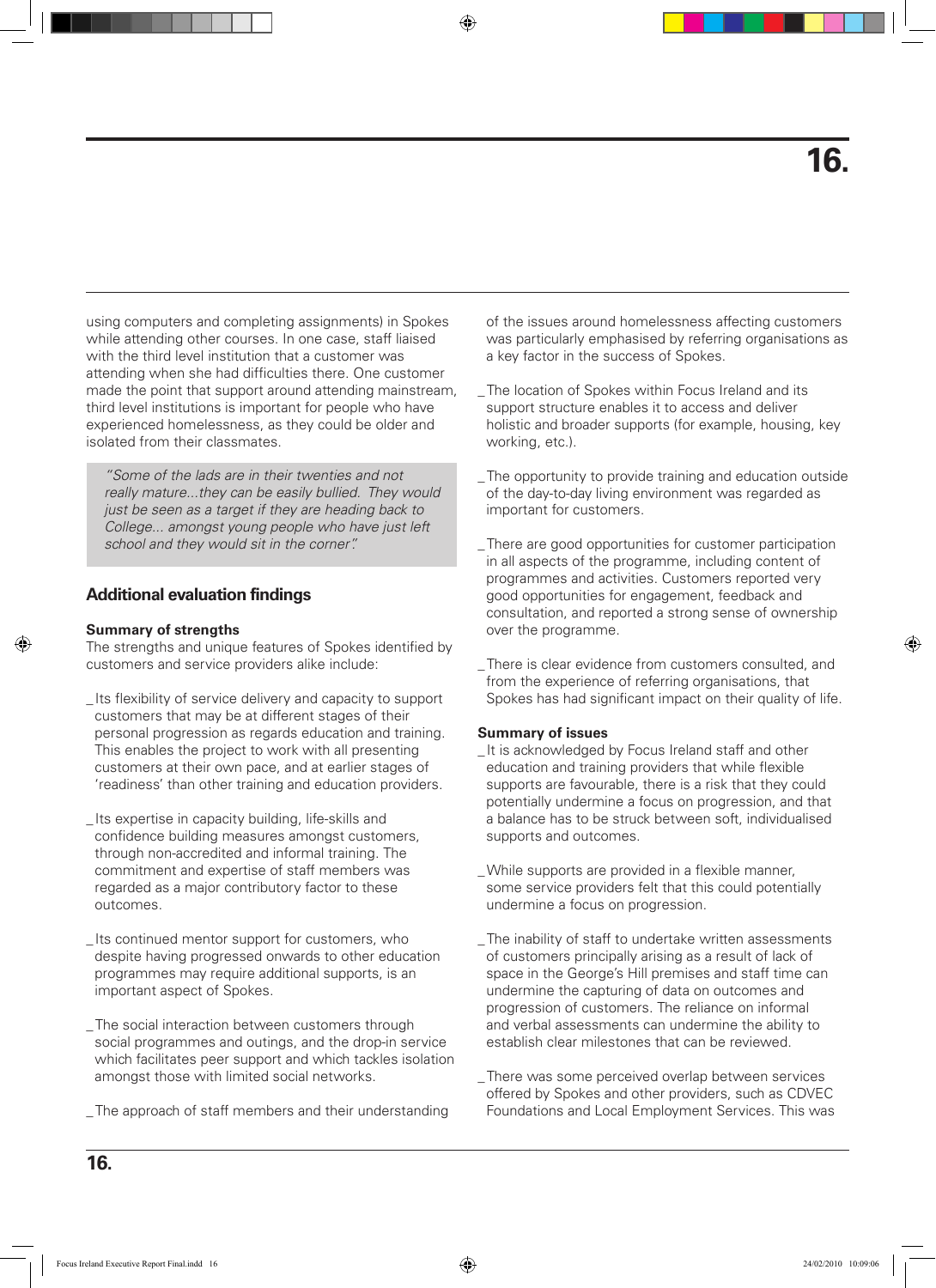◈

articulated by staff of Focus Ireland, the VEC and other service providers consulted.

\_Spokes has evolved into a service which engages with people who might not ordinarily engage with training and education programmes, and focuses on progression towards education, training and ultimately employment opportunities. In terms of the programme's responsiveness to the needs of customers, the point was also made however that the role of Spokes in meeting the needs for structured activities to an individual's day was not the primary role of the service.

\_Spokes' location within the overall management structure of Focus Ireland has changed since it was established. As a result, its development has not taken place within a single department, and there is a view that it has no 'home' within the organisation, and that it would benefit from consistency of place within the organisation. This observation was made by several staff members within Focus Ireland as well as Spokes. It was also noted that its target group has shifted from primarily young people, to a much broader group. It was felt by some in Focus Ireland that there was a need to clarify its target group, rather than become a 'catch all' service.

#### **The external environment**

◈

The main report presents a number of external issues that are likely to have a bearing on the future development of Spokes. These are summarised below.

There will be a reconfiguration of homeless services in the medium - to long-term based on a 'housing first' model of service delivery, which will have implications for training and education provision to those experiencing homelessness.

The Homeless Agency is undertaking a mapping exercise of training, education and employment services for those experiencing homelessness. This is likely to have an impact on how some services are delivered, as well as lead to new linkages between services.

The development of the Preparation for Education, Training and Employment (PETE) programme within Focus Ireland and its successful application to the Dormant Accounts Fund is timely in the context of these changes.

The opportunities for Focus Ireland, Spokes and the PETE programme are outlined in the report.

The report presents a number of case studies of interventions which focus on collaboration across services for integrated service delivery and employability. The findings of the evaluation point to the lack of labour market opportunities viewed by those consulted and the limited opportunities for the mainstream labour market to meet the needs of those who have been homeless.

A model of how the organisation could develop (incorporating Spokes and the PETE programme) is provided in the main report, based on the UK model of training, education and employment for homeless people 'Off the Streets and Into Work'.

#### **Recommendations**

⊕

Recommendations are made in light of the evaluation findings, changes anticipated in the sector, new developments in training, education and employment, and opportunities for Spokes and the PETE programme.

#### **Spokes and its future within Focus Ireland**

#### **Recommendation No. 1**

This would be an optimum time to establish a clear 'vision' for how Focus Ireland will approach this dimension of its work in the future, including target groups and priorities. This should take into consideration the longer-term organisational objectives of Focus Ireland in delivering an education programme, as well as particular target groups it may seek to support in terms of education and training, and its intended role with regard to the new PETE programme.

A review should also consider the current objectives, which describe services rather than state aspirations for the project. A shorter set of objectives that are more goaloriented should be devised.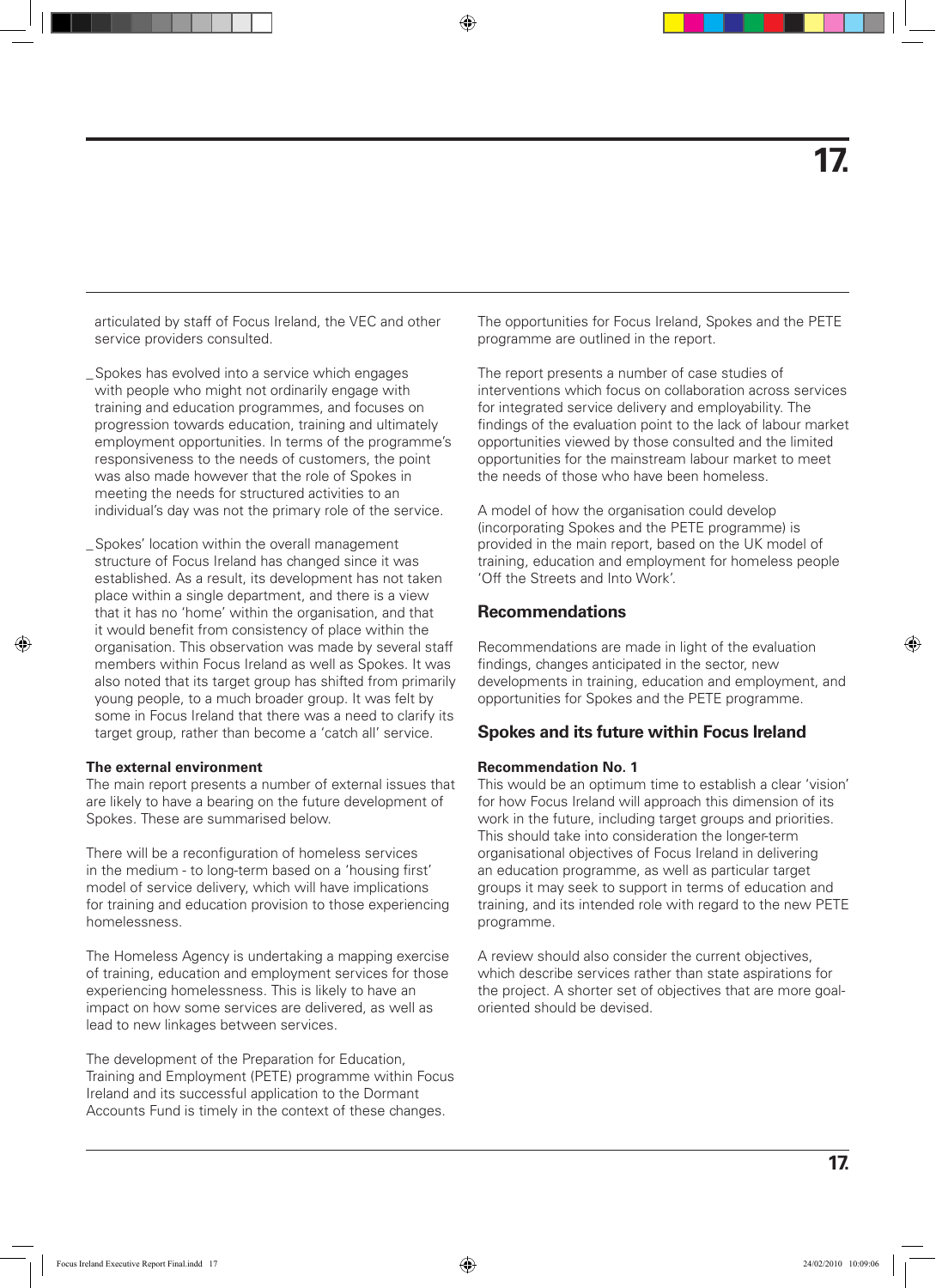◈

#### **Quantifying outcomes and data collection**

#### **Recommendation No. 2**

It is recommended that data collection systems in the new PETE programme and Spokes should be developed in order to capture outputs, individual progression, and demonstrate the outcomes of the project.

Much of the work of the service involves confidence and capacity building measures, and data systems should capture this information through case studies, testimonials and other methods.

This will be particularly important for the PETE programme as it should be used by the project to communicate successes and challenges, and contribute to the development of the model for wider application in Ireland.

#### **Recommendation No. 3**

A useful exercise for the new programme would be to use data collected to undertake a cost-benefit analysis of the project. This could include estimating savings to the State as a result of individuals' participation in pre-education, education, training and employment supports. This would be useful in demonstrating impacts from a funding perspective and could assist in attracting support.

#### **Customer participation**

#### **Recommendation No. 4**

Customer participation should continue to be emphasised and supported, and in the context of the new PETE programme, could be formalised as progression routes for individuals (for example, around peer support, mentoring, etc).

#### **Recommendation No. 5**

Consideration should be given to forming an advisory group of current and/ or former participants of Spokes (this could meet on an ad hoc or regular basis) to consider proposals and provide feedback on new actions, in order to access the expertise and insights of current and former service users. Participation on an advisory structure could in itself be progression for individuals participating in education and training interventions.

#### **Collaboration with other services and agencies**

#### **Recommendation No. 6**

⊕

The following collaborative actions are recommended:

- \_Continued collaboration around the development of the new (PETE) programme.
- \_There should be more formal communication and collaboration between education and employment service providers in the community/voluntary and statutory sectors (e.g. FAS, VEC etc.) as well as local development organisations8 and the Local Employment Services. Systematic collaboration could take place around developing and delivering services, and sharing of resources (for example, access to space).
- \_Collaboration with mainstream and statutory services (and decision makers within these organisations) around development of practice, models and policy should be promoted.
- \_A collaborative 'skills audit' (undertaken to determine education and training needs of homeless customers) could be undertaken between service providers (as discussed in sections 5.3.4 and 5.5 in the main report).
- \_Focus Ireland does not have the sole remit for enhancing collaboration. However, the new PETE programme may provide an opportunity for the service to lead the process of greater collaboration between service providers. For example, this might take the form of an advisory or steering group which would look at promoting referrals, ensuring progression of clients across services, amongst other activities.

#### **Progression**

#### **Recommendation No. 7**

An overarching strategy for progression (including labour market progression) should be initiated. This should acknowledge the role of 'demand-side' labour market interventions, including the role of the social economy<sup>9</sup> in providing employment opportunities.

8 For example, Local Area Based Partnerships. 9 The social economy is that part of the economy, between the public sector and the private sector, that engages in

mic activities to achieve social objectives, and usually functions through independent, democratic organisation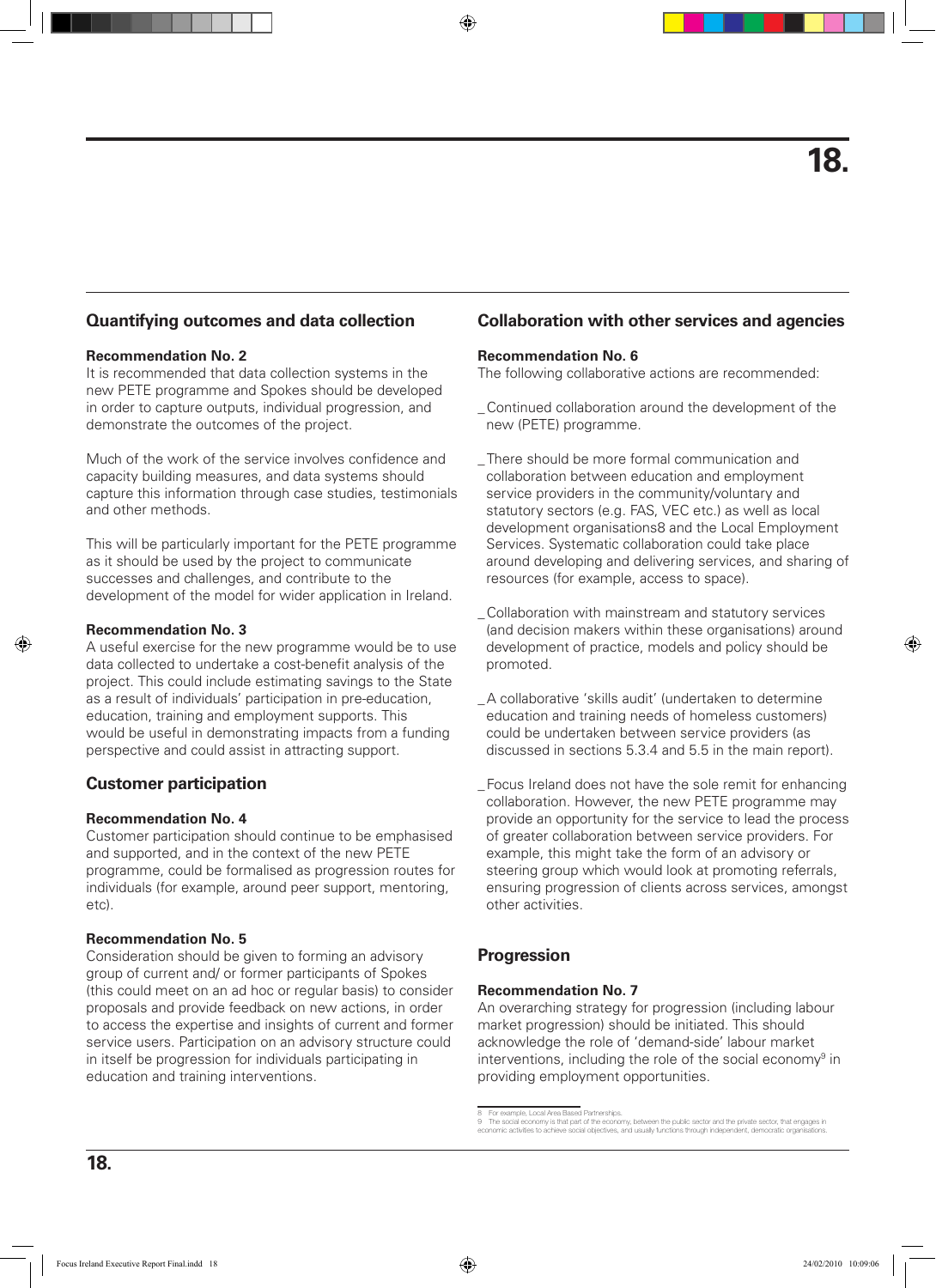#### **Recommendation No. 8**

Focus Ireland should explore the potential of the social economy sector as a means of providing long-term progression and employment opportunities for all of its customers (as is common practice in the UK and EU).

The social economy sector can be an important generator for employment for people with low skills or who are experiencing discrimination in the labour market (as presented by the case studies in section 6.2.1 in the main report).

#### **Recommendation No. 9**

◈

Progression routes are planned in the PETE programme (for example opportunities for volunteering and collaboration with Volunteering Ireland). Opportunities for volunteering within Focus Ireland (and other homeless services) should also be explored. Volunteering could include mentor support or befriending, where appropriate. Peer support was evidenced in the Spokes programme. This was undertaken on an informal basis and was highly valued by those accessing and providing peer support, and it was found to enhance the learning environment.

#### **Funding and sustainability**

#### **Recommendation No. 10**

Focus Ireland should consider devising a proposal for accessing funding from the Department of Social and Family Affairs' Activation and Family Support Programme, which provides flexible supports for individuals distanced from the labour market. This type of funding could support the informal and non-accredited elements of Spokes, which would be consistent with the approach of the programme. Contact should be made with the Regional Manager in the Department of Social and Family Affairs, and the local facilitator who has a role in determining funding.

#### **Recommendation No. 11**

Spokes and Focus Ireland, particularly through its new PETE service, are well placed to become a demonstration project for equality mainstreaming. The PETE project could support statutory agencies, such as FÁS and the VEC, to learn from the model and apply this learning to mainstream services, and should liaise with the Equality Authority in this regard.

**19.**

◈

⊕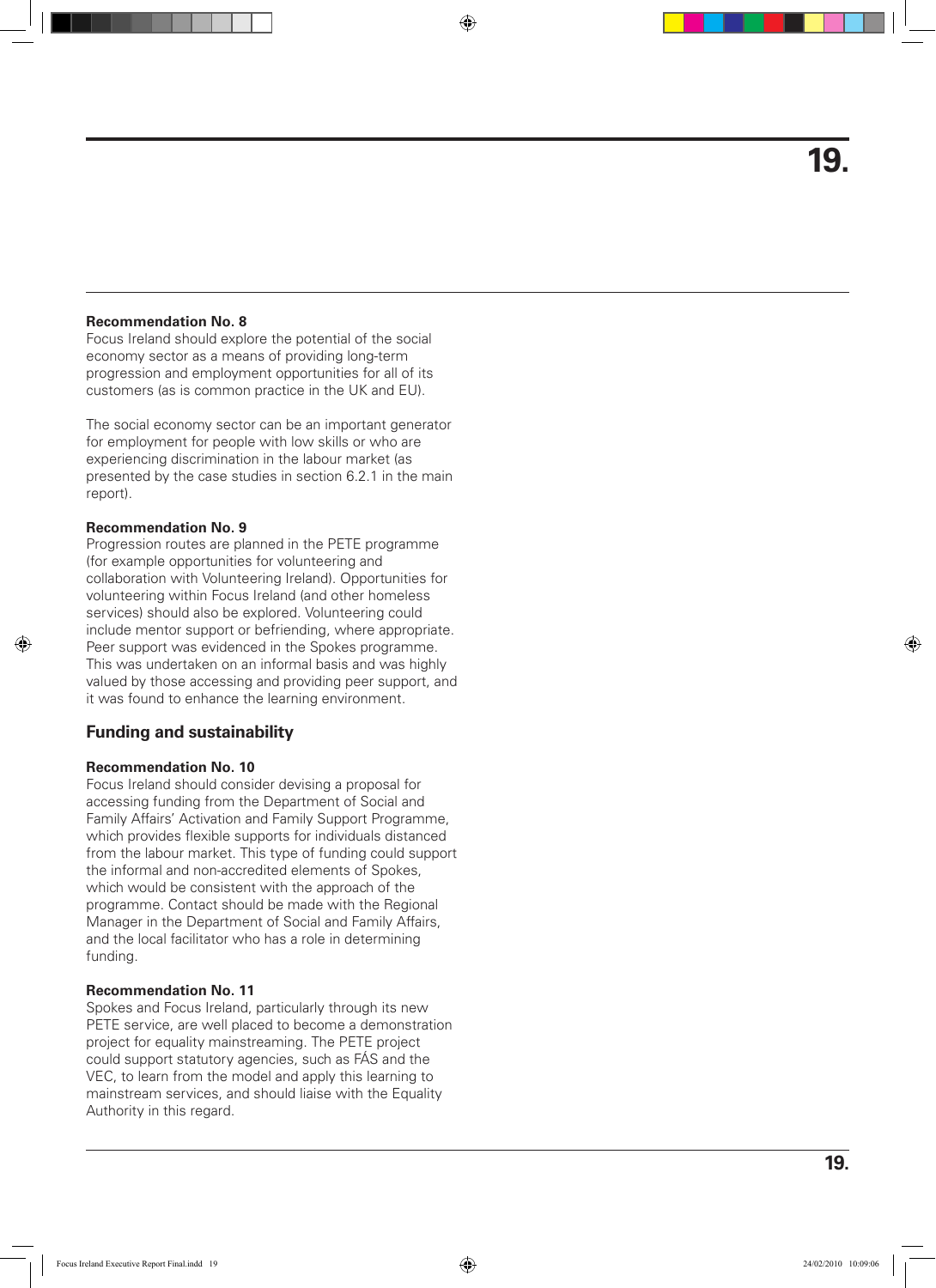◈

### **Appendix 1: The Preparation for Education, Training and Employment (PETE) Programme**

Focus Ireland's PETE (Preparation for Education, Training and Employment) programme was established in October 2009. The PETE programme was developed out of an identified need to address the gap in the training, education and employment pathway through homelessness into independent living.

In consultation with FAS, CDVEC and a number of emergency accommodation providers, Focus Ireland identified a need to develop its existing education programme, the Spokes programme, to provide assessments and support people experiencing homelessness by providing life skills training with the dual purpose to prepare people for independent living and to support readiness to access a training, education and employment pathway.

The premise of this development is that people currently experiencing prolonged, new or repeat homelessness face multiple barriers and disadvantage to accessing education, training and employment. Many people who experience homelessness are early school leavers or have had negative experiences of early learning, and while the motivation to progress may be strong, learning or work environments may present as threatening experiences.

Focus Ireland's PETE programme addresses the individual's barriers to accessing education, training and employment and supports the participant in achieving the first step on the training, education and employment pathway.

The PETE programme presents educational achievement as one option in blocking pathways to homelessness. Through the provision of a flexible education course, customers are facilitated to reach their potential and develop a positive self-concept and self-esteem. With improved self-esteem and educational qualifications, it is hoped that customers will have gained the skill, knowledge and abilities necessary for successful social integration and more effectively block re-entry to homelessness.

The PETE programme works on achieving these objectives by providing a wide and varied individualised education programme, which includes intensive support to participants as they aim to achieve their self-defined

goals. Education is both formal and non-formal, with the formal components accredited by the Further Education and Training Awards Council (FETAC).

#### **Aim**

⊕

To enable people who are resident in emergency homeless accommodation to gain the skills and confidence to access a pathway to mainstream training, education and employment and to evidence the need for a life-skills approach as a first step towards independent living.

#### **Target Group**

Newly homeless.

\_Those experiencing long-term homelessness (i.e. for longer than six months).

\_People who are homeless who require support to gain life-skills and access to a Training, Education and Employment (TEE) pathway to mainstream services and independent living.

#### **Objectives**

- \_Provide a TEE assessment and access programme to emergency accommodation providers, to support case management activity where special TEE intervention is required.
- \_Deliver individual and group personal development training and educational readiness programmes, on site in hostels or in the training and education facility in George's Hill.
- \_To support individual participants to gain confidence and skills, and to progress on a TEE pathway to mainstream services and employment.
- \_To work in cooperation with CDVEC, FAS, the Homeless Agency TEE network and emergency accommodation providers to ensure a seamless pathway to mainstream services and employment for participants.
- \_To pilot the PETE programme in Dublin City and the

**20.**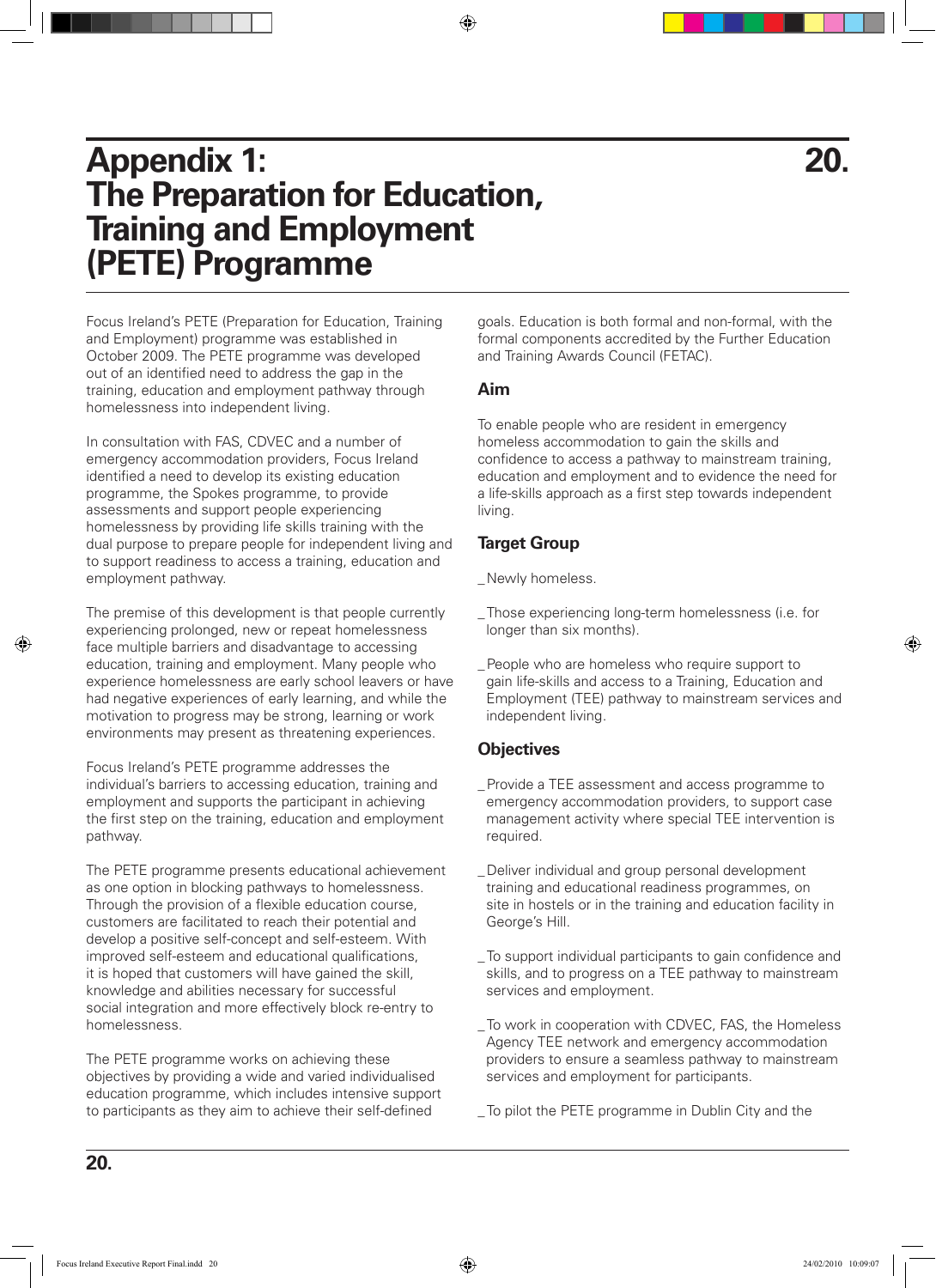Greater Dublin Area and evidence a model of best practice.

\_To work with the mainstream TEE providers to include a readiness for training, education and employment approach nationally as a first step to TEE for people experiencing homelessness.

#### **Participants**

The programme is designed to offer the opportunity for participants to gain practical skills; interpersonal and social skills; increased personal confidence; and awareness of opportunities. Specifically the programme aims to impact positively on participants in the following areas:

- \_Self-esteem
- \_Ability to learn

◈

- Ability to participate in structured activity
- \_Daily living skills
- \_Time-keeping and routine
- \_Communicating and relating
- \_Ability to speak for oneself
- \_Reflection on life aspirations and lifestyle choices
- \_ Identifying work ambitions and aptitudes
- \_Motivating and planning for the future

The programme will support participants in achieving these skills by offering access to minor awards in areas such as: communications, numeracy, literacy and Information Technology.

#### **Referrals and onward progression**

When a service user has reached their goals and is progressing on from PETE, project workers try to link them with appropriate onward referrals to community education centres or groups, further education and training, employment or supported employment where appropriate. This onward progression is co-ordinated with the onward progression support services within Focus Ireland, for example the Tenancy Support Services, case management services, and the HNA (Holistic Needs Assessment). PETE project workers support the customer in their progression and are available to accompany them to colleges for their registration or into their initial classes where appropriate.

#### **Training and employment**

⊕

Along with the focus on educational achievement and progression, PETE provides information and advice on education, training and employment options, which may suit a service user's own skills and level of stability. Through PETE, service users are also linked in with the Business in the Community 'Ready for Work' programme where they are provided with opportunities for work placements and further job coaching.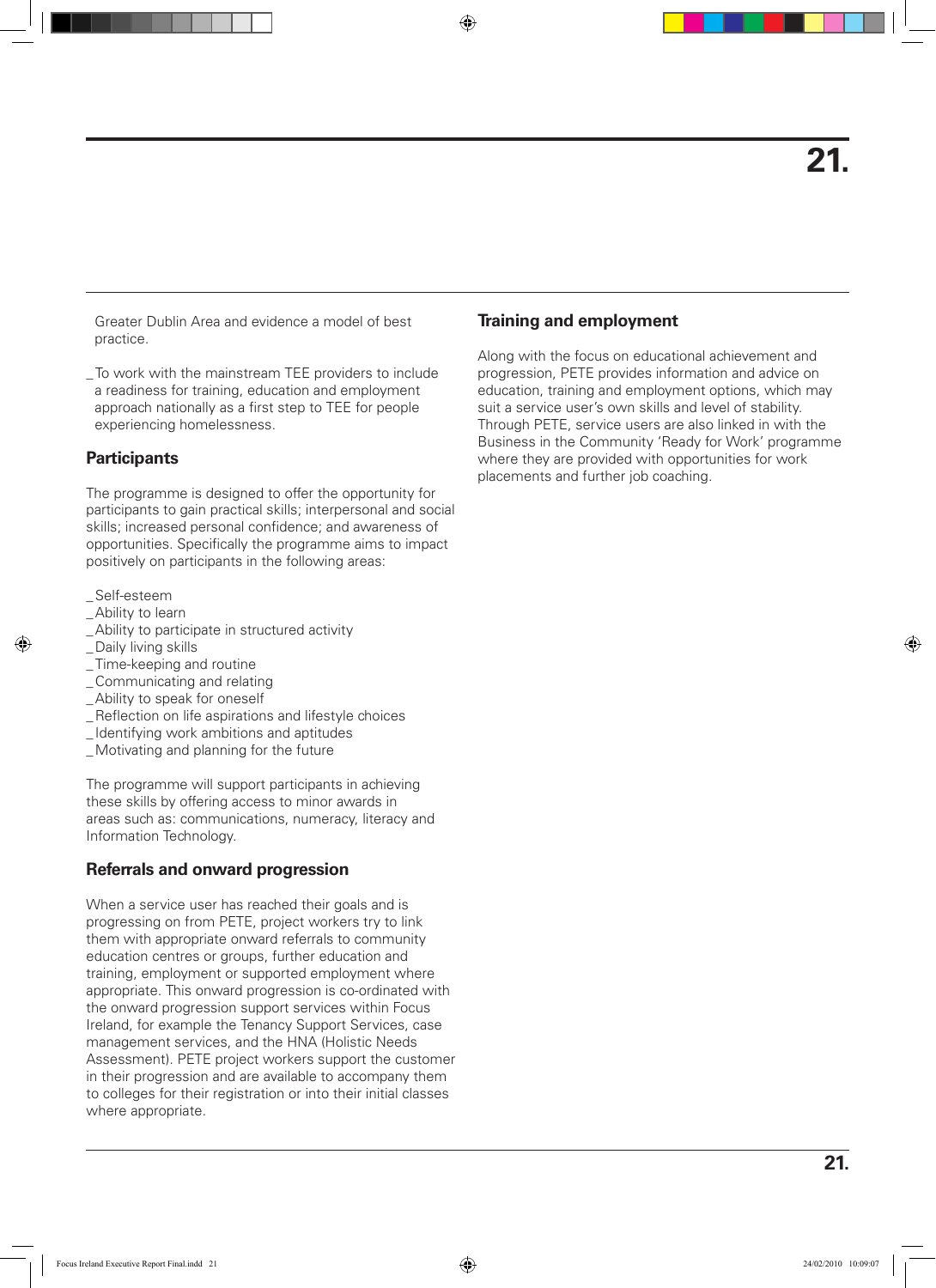# **22. Notes**

 $\bigcirc$ 

 $\bigoplus$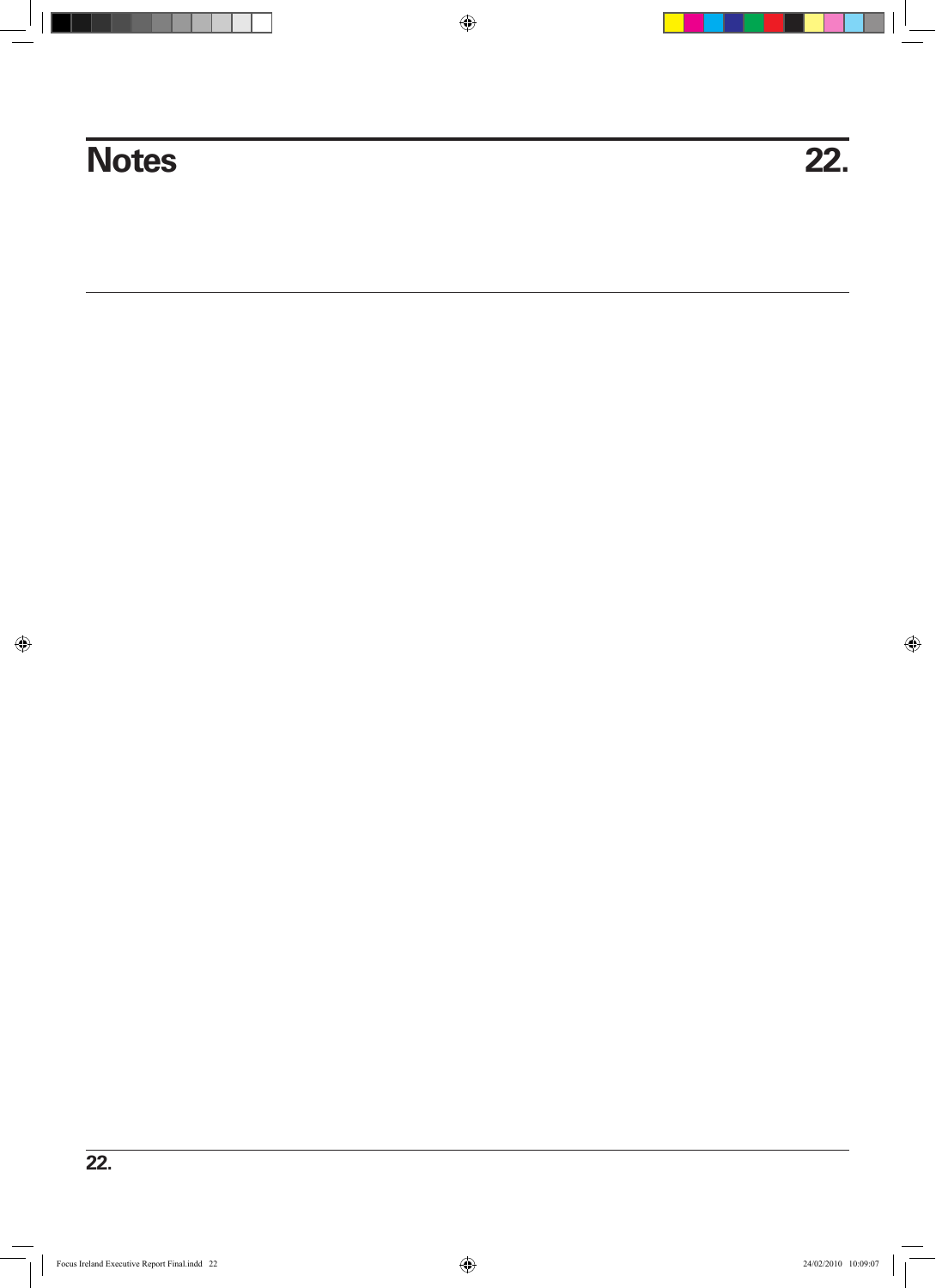

 $\equiv$  ( ) and a sequence of  $\equiv$ 

 $\bigoplus$ 

 $\bigoplus$ 

 $\blacksquare$ 

 $\bigoplus$ 

<u> De Biblio</u>